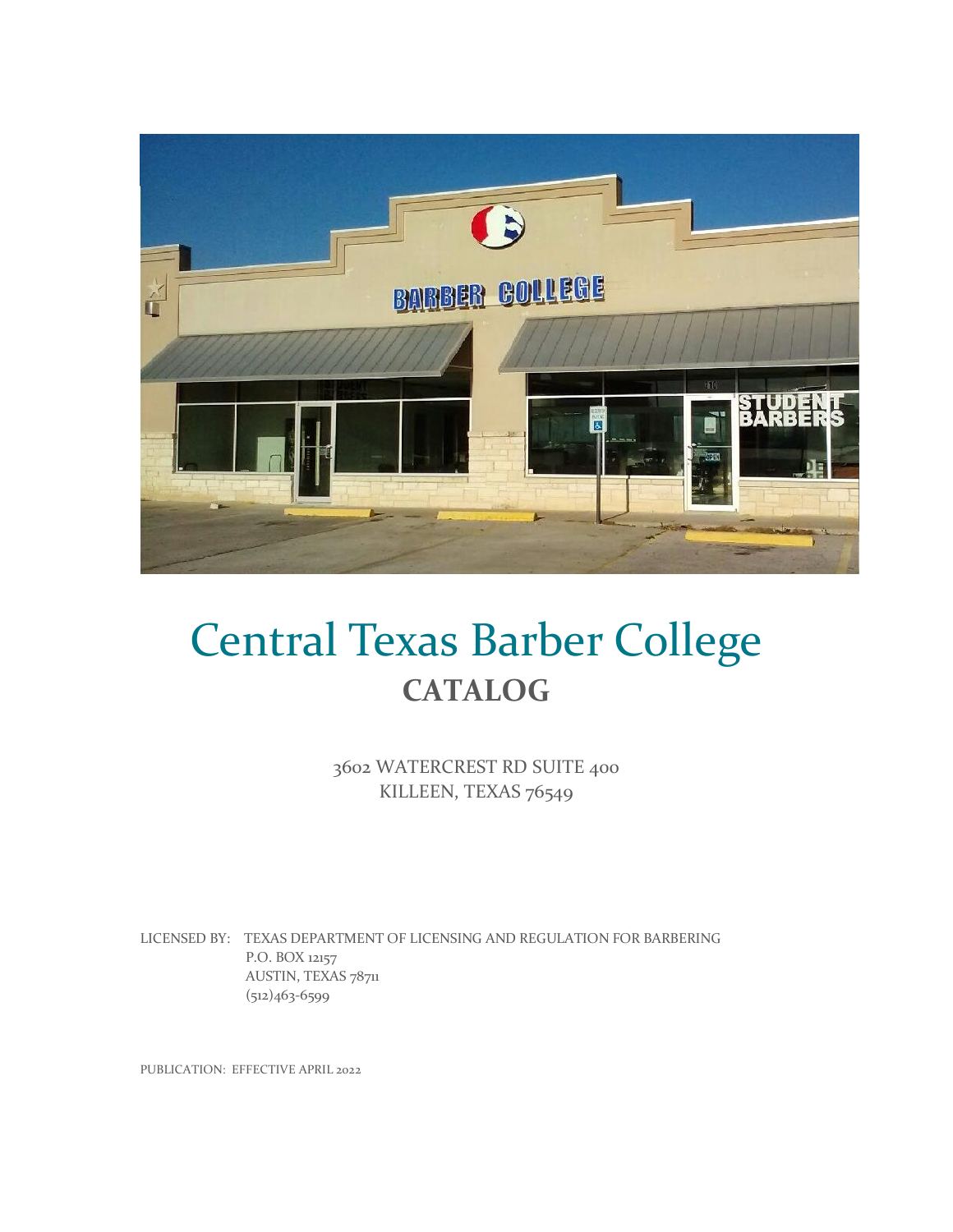# Table of Contents

Welcome to a New Career

| <b>Mission Statement</b>                                   | $\overline{\mathbf{3}}$ |
|------------------------------------------------------------|-------------------------|
| <b>Educational Goals</b>                                   | $\overline{4}$          |
| Facilities and Equipment                                   | 4                       |
| New Class Start Dates                                      | 4                       |
| Holiday and School Closings                                | 5                       |
| <b>Admissions Requirements</b>                             | 5                       |
| <b>Tuition Schedule</b>                                    | 6                       |
| Tuition Payment Plan                                       | 6                       |
| Registering Hours with the State Board of Barbering        | 7                       |
| <b>Transfer Policy</b>                                     | 7                       |
| Non-Discrimination Policy                                  | 7                       |
| Sexual Harassment Policy                                   | 8                       |
| Right to Privacy and Information Release                   | 8                       |
| Policy for Reviewing Financial or Educational File (FERPA) | 8                       |
| <b>Record Retention</b>                                    | 9                       |
| <b>Attendance Policy</b>                                   | 9                       |
| Leave of Absence Policy                                    | 9                       |
| Graduation Requirements & Diploma                          | 10                      |
| <b>Employment Assistance</b>                               | 10                      |
| <b>Instructional Materials</b>                             | 10                      |
| <b>Advising Services</b>                                   | 10                      |
| <b>Student Conduct</b>                                     | 10                      |
| Grievance Procedure                                        | 11                      |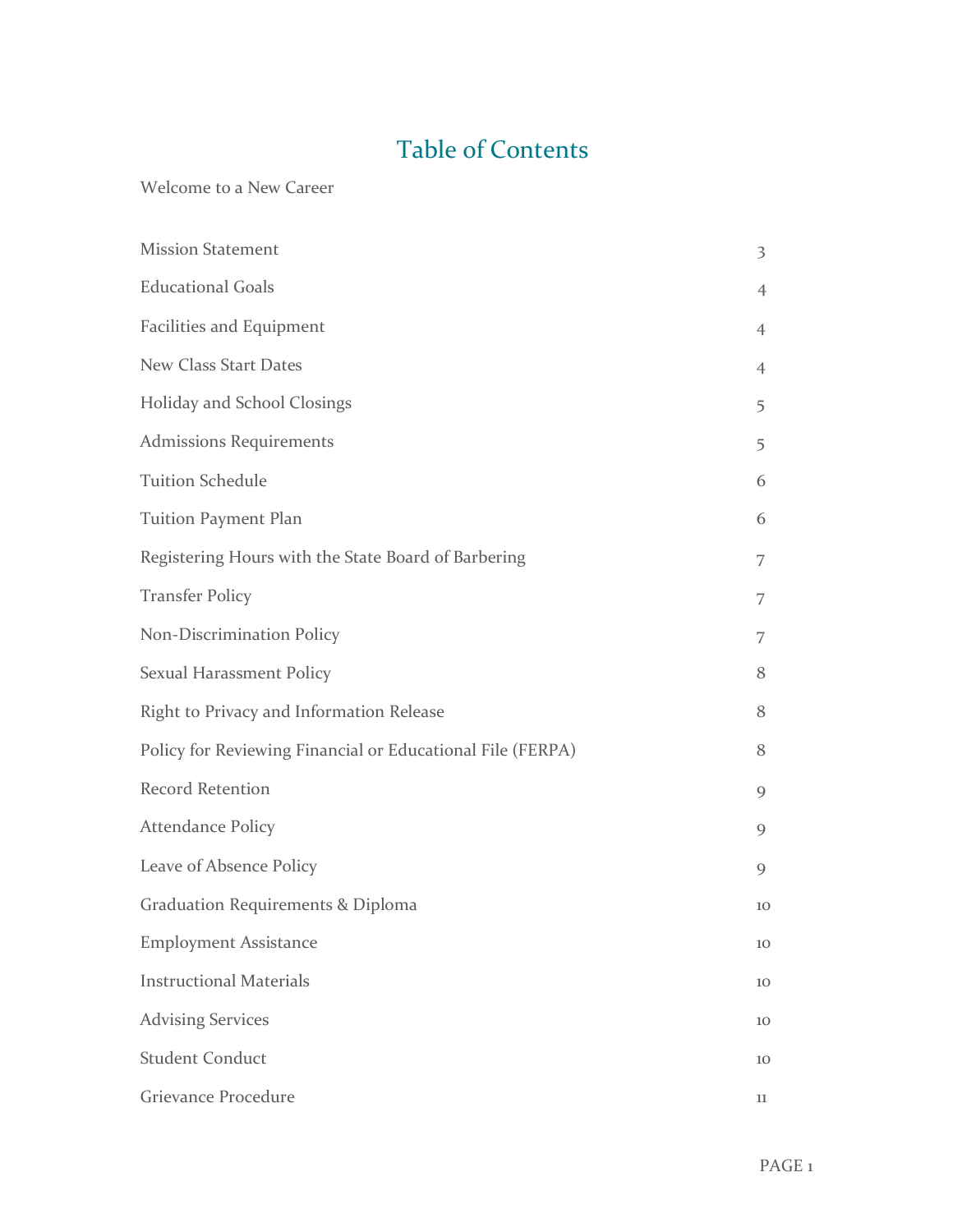| Re-Entry Policy                                                     | 11        |
|---------------------------------------------------------------------|-----------|
| Refund Policy/Withdrawal/Termination/Cancellation                   | 11        |
| Satisfactory Academic Progress Policy                               | 12        |
| Minimum Completion Time Frame                                       | 12        |
| <b>Grading Scale</b>                                                | 13        |
| <b>Grading Requirements</b>                                         | 13        |
| <b>Transfer of Credit</b>                                           | 13        |
| 82.120 Technical Requirements for Barbering                         | 13        |
| <b>Barbering Curriculum</b>                                         | 14        |
| <b>Instructor Course</b>                                            | $14 - 15$ |
| <b>Cosmetology Crossover</b>                                        | 15        |
| School Standard/ Rules & Regulations                                | $15 - 22$ |
| TDLR, Registration, Student Attire, Attendance, Discipline and Fees |           |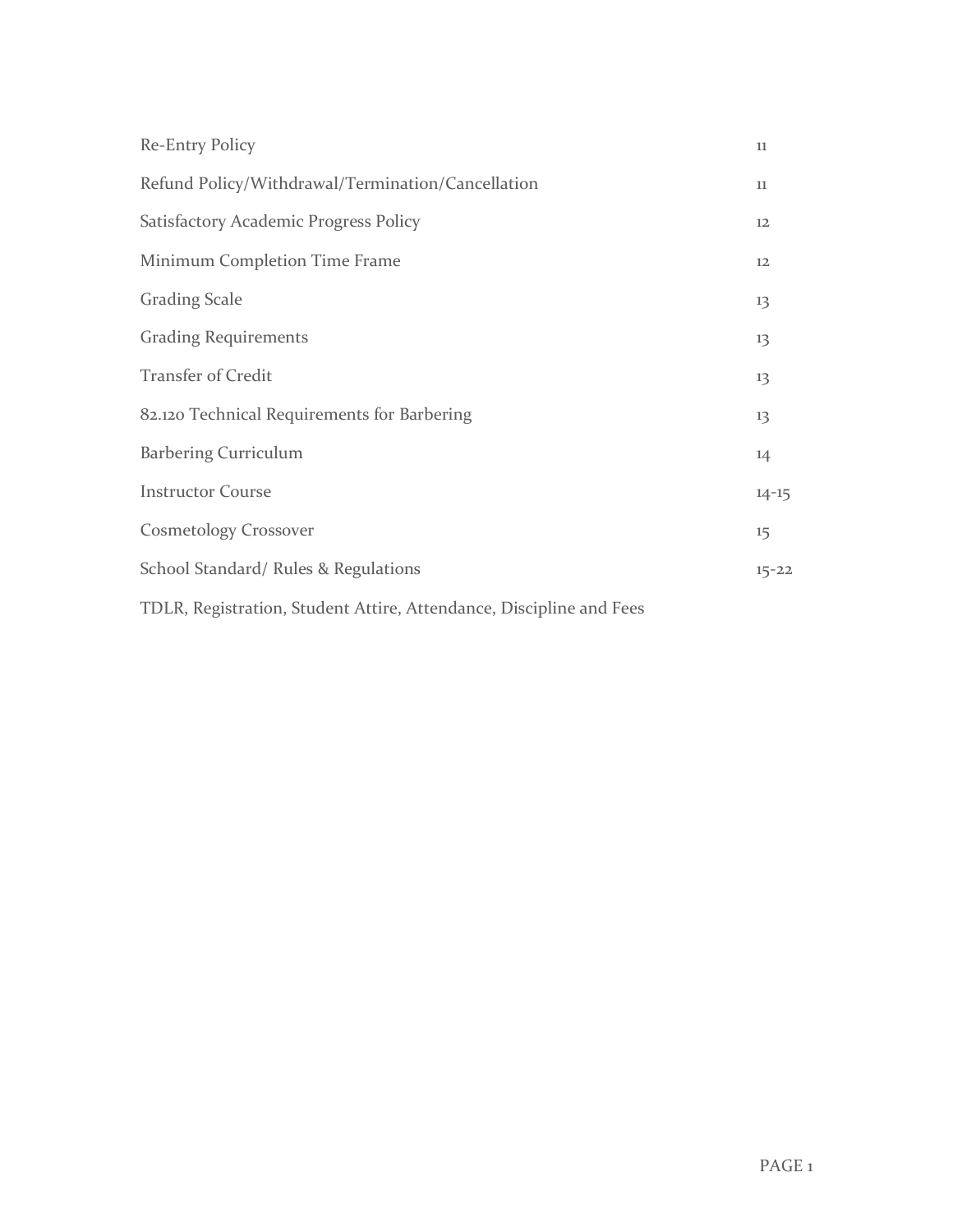# **Central Texas barber College STANDING SCHOOL RULES FOR STUDENTS**

# **Effective March 2021**

On behalf of the administrative staff here at Central Texas Barber College, we welcome you to our school. We would like you to know that whatever your goals are, you will find Centex Barber College to be your best choice for a hair artist education. We are pleased to offer you a quality educational program.

Central Texas Barber College maintains a commitment to excellence in its programs and we are dedicated to providing you with marketable skills which you can utilize in your new career.

In choosing Central Texas Barber College, you have, indeed, chosen the best. We will continue to provide you with educational opportunities and services that merit such prestige. We challenge you to take advantage of all the valuable programs available to you. We wish you success as you work toward your educational goals.

If you have any questions or complaints, follow the Chain of Command.

Sincerely,

Central Texas Barber College Staff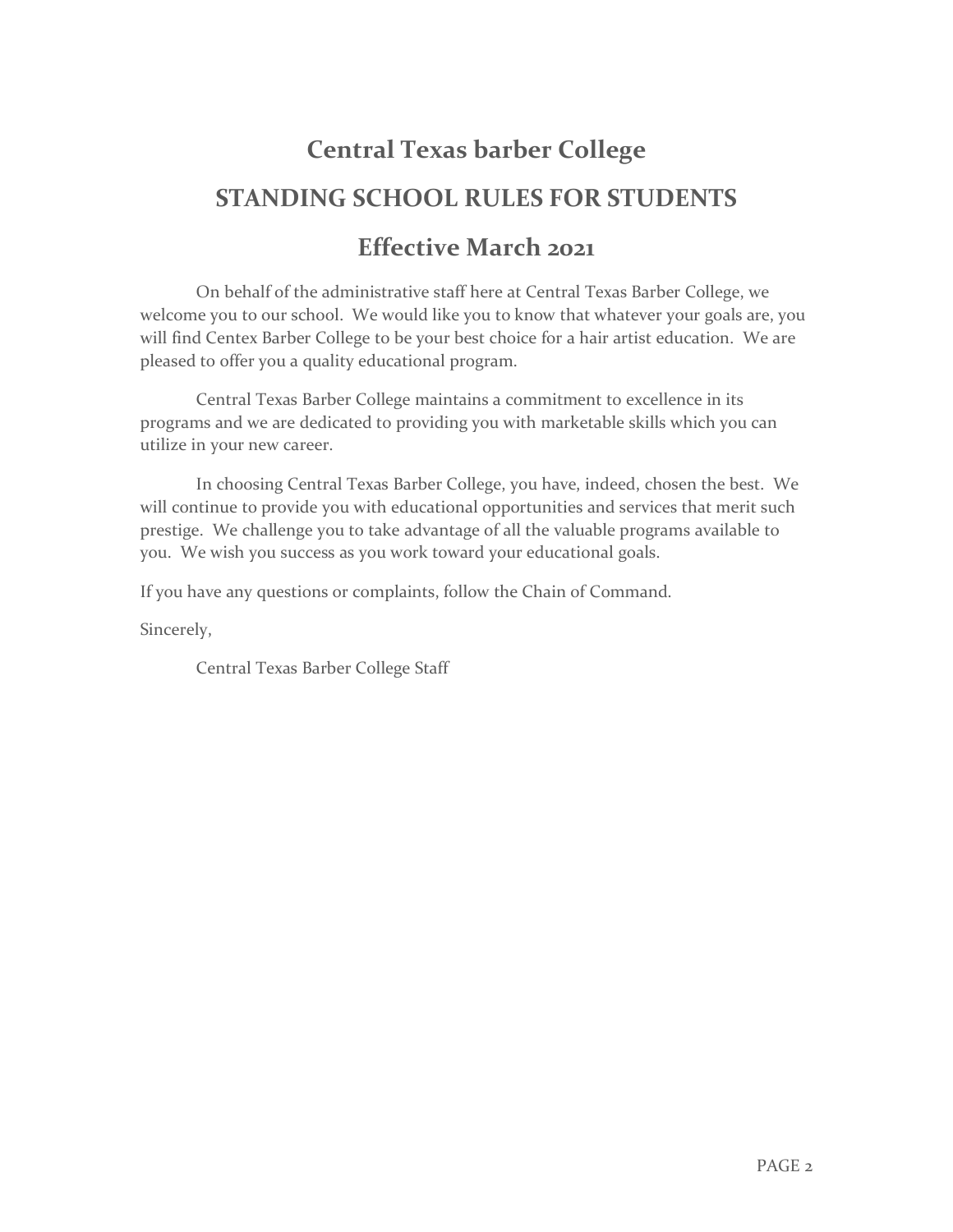### MISSION STATEMENT

1. To recruit, retain and reinvest in talented, motivated personnel in a way that:

- Comply with all regulatory guidelines.
- Nurtures personal and professional growth including both professional and organizational skills.
- Ensures that each student feels connected, capable, and contributing.
- Treats staff, fellow students and clients and with respect and celebrates diversity.
- Promotes equality in excellence.
- Models principle-centered behavior demonstrating professional ethics.
- Begins with the End in mind.
- Prepare student to pass a state administered exam to become licensed and or meet Certification requirements to practice The Art of Barbering.
- Become gainfully employed in the field of Barbering

2. To assist graduates in securing employment in the Barber Industry.

### **Educational Goals**

**Barber Course:** The Class A Barber Course of study is designed to prepare students for the licensing examination and for entry-level employment in the barber industry. The knowledge and skills obtained will prepare you for work in a full- service barber shop or salon as a barber stylist, shop manager or shop owner.

**Cosmetology Crossover Course:** The Cosmetology Crossover Course is designed to help licensed stylists add to their skill set by training in the barber field.

**Master Barber Course:** The Master Barber Course is designed to prepare a barber for the state licensing examination for profitable employment with advanced skills as a barber in hair replacement, color enhancements and platform artistry.

#### **Facilities and Equipment**

Our educational institution includes classrooms, dispensary, offices and modern clinic laboratory in which the students engage in practical training and customer service.

#### **New Class Starting Dates**

Class start date: 1<sup>st</sup> Tuesday of each month unless that day falls on a recognized holiday or the school staff decides otherwise.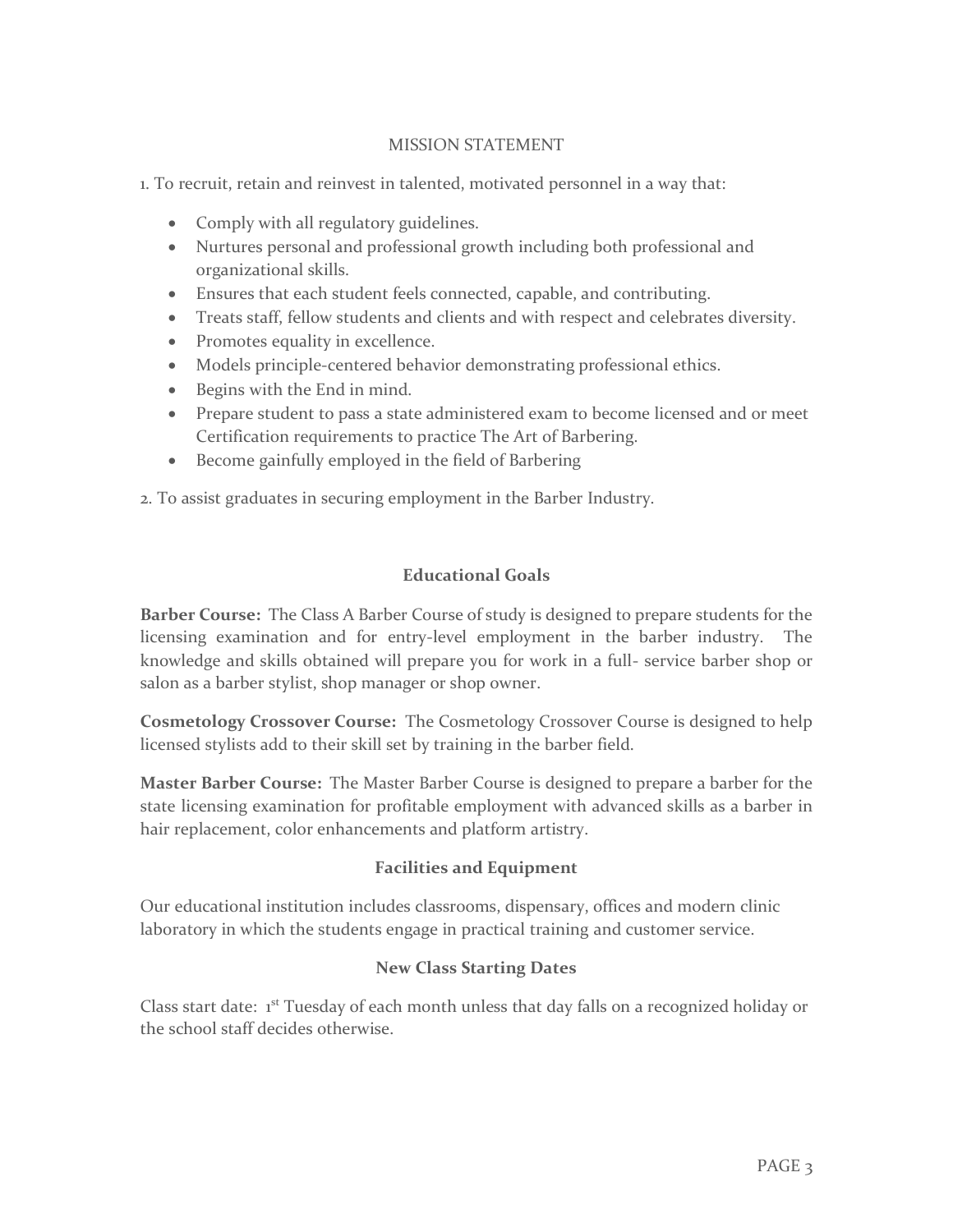# **Holiday and School Closings**

The following holiday schedule will be observed and does not count as absent days for students. These Holidays will be posted on the student bulletin board. School closings due to inclement weather or any other type of emergency will not count against the student. Closure for any holiday (or vacation) may be extended by management; a notice will be posted on the bulletin board 10 days prior to the scheduled holiday or events.

- *Martin Luther King Day*
- *Memorial Day*
- *Independence Day (Summer Break)*
- *Labor Day*
- *Thanksgiving Break the week of*
- *Christmas Eve & Christmas Break*
- **New Year's Day**

#### **Admissions Requirements/Policies**

For enrollment to our programs, an applicant must bring the following items must be submitted prior to class start date.

- *Must be at least 16 years of age or beyond the age of compulsory education in the state where they reside.*
- *High School Diploma or GED*
- *College transcripts*
- *Proof of Citizenship or Immigration status (social security card or green card)*
- *Registration fee (150.00) non-refundable*
- *TDLR permit fee (25.00) non- refundable*
- *Book fee (225.00) non-refundable*
- *2 Recommendation letters*
- *Typed Entrance Essay:*
	- *. The reason you chose Central Texas Barber College.*
	- *. Why are you a good candidate?*
	- *. How will this certification assist you in a positive manner?*

*Additional Requirements*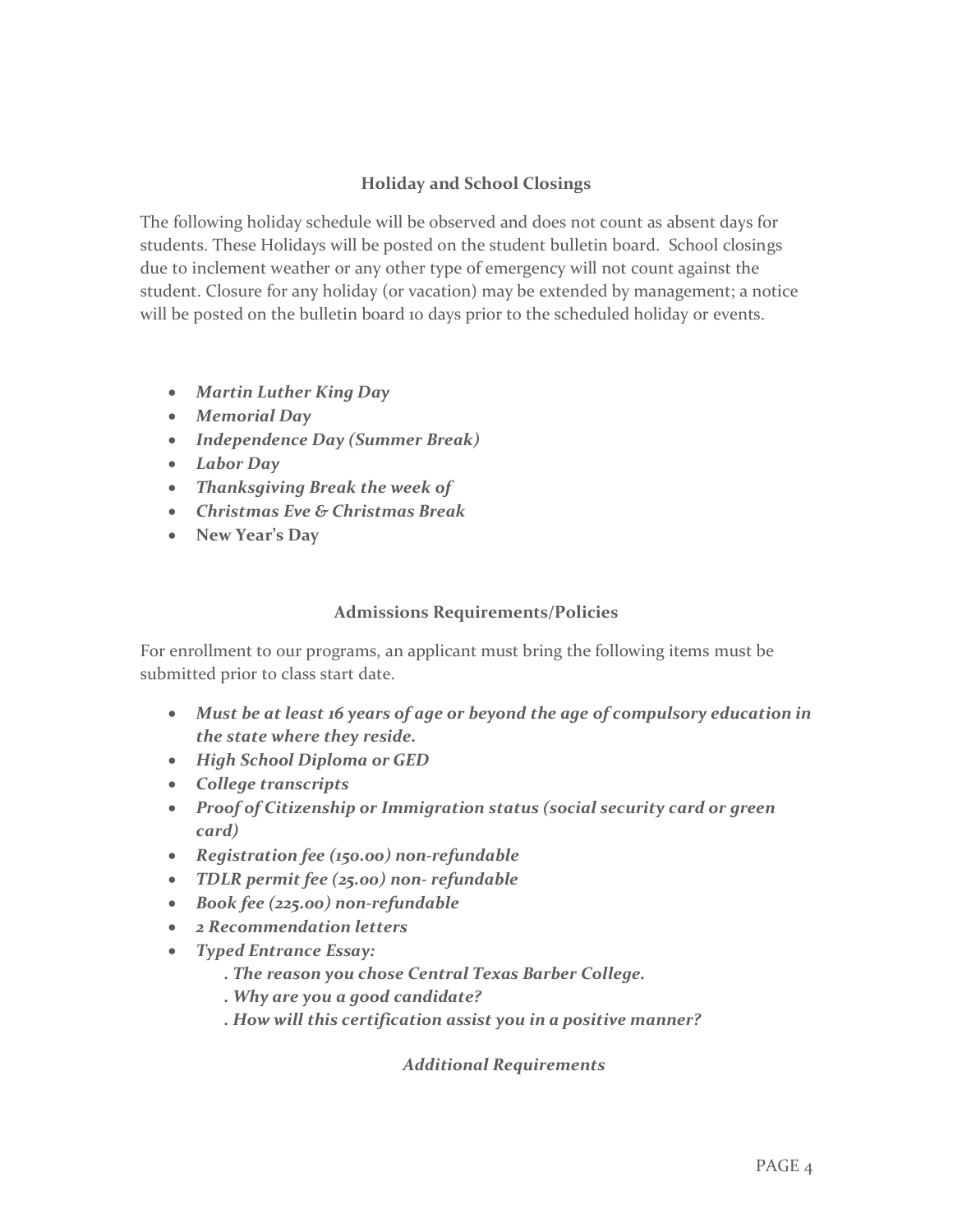*For All Military Veterans or dependents using Chapter 33, 35 (Montgomery GI Bill, Post 9/11) or Vocational Rehabilitation*

- *Copy of your or military personnel DD214*
- *Military Joint service transcripts*
- *VA Acceptance Letter*

Students inquiring about the admissions policy & procedure may do so by phone, email, website and or visit the college to personally visit admissions personnel. Students wishing to enroll must come to the college for personal interview with a school official. In most cases the perspective student will come to the school a second time for greater understanding and clarity of the school's policy and procedures. Students receive ample information to assist them in making a wise career choice. During the personal interview, the student will be given statistics in the area of the outcome rates that make a student aware of previous graduates of the program, of the graduates how many passed a state exam became licensed and or certified to perform services in the industry and of those that become licensed and or certified how many became employed in the field. Perspective students also receive information on graduation and licensure requirements, Policies and procedures regarding parking, dress code, holidays, mandatory Saturday attendance and campus crime report etc.

#### *ENROLLMENT*

Students may enroll Tuesday-Friday 9am to 2pm. Enrollment time for the purpose of calculating refunds is defined as the time elapsed between the actual starting date and the student's last day of physical attendance in consideration of scheduled hours. Any unexcused absence time that occurs during the student's enrollment period is considered scheduled time.

1. Enrollment fee, textbooks, tool kit and hair goods are not included in refund computation. Tuitions, laboratory fees and library fees are refundable.

2. Students and school have a complete description of services school is to furnish for schedules may be augmented by bulletins and other notices furnished to the student by the school. The school is operated on a continuous basis throughout the year. Instructional classes commence at 8:45 am and run thru 4:30 pm Tuesday-Saturday and 8:30-8:30 Tuesday-Friday.

3. If a student withdraws from classes or is terminated by the school a termination fee of \$100.00 will be charged to the student by the school

4. If the school is permanently closed and no longer offering instruction after a student enrolled, the student shall be entitled to a pro-rate refund of tuition. 5. If a course is cancelled subsequent to a student enrollment but, prior to a student starting training, the school shall at its option:

A. Provide a full refund of all monies paid; or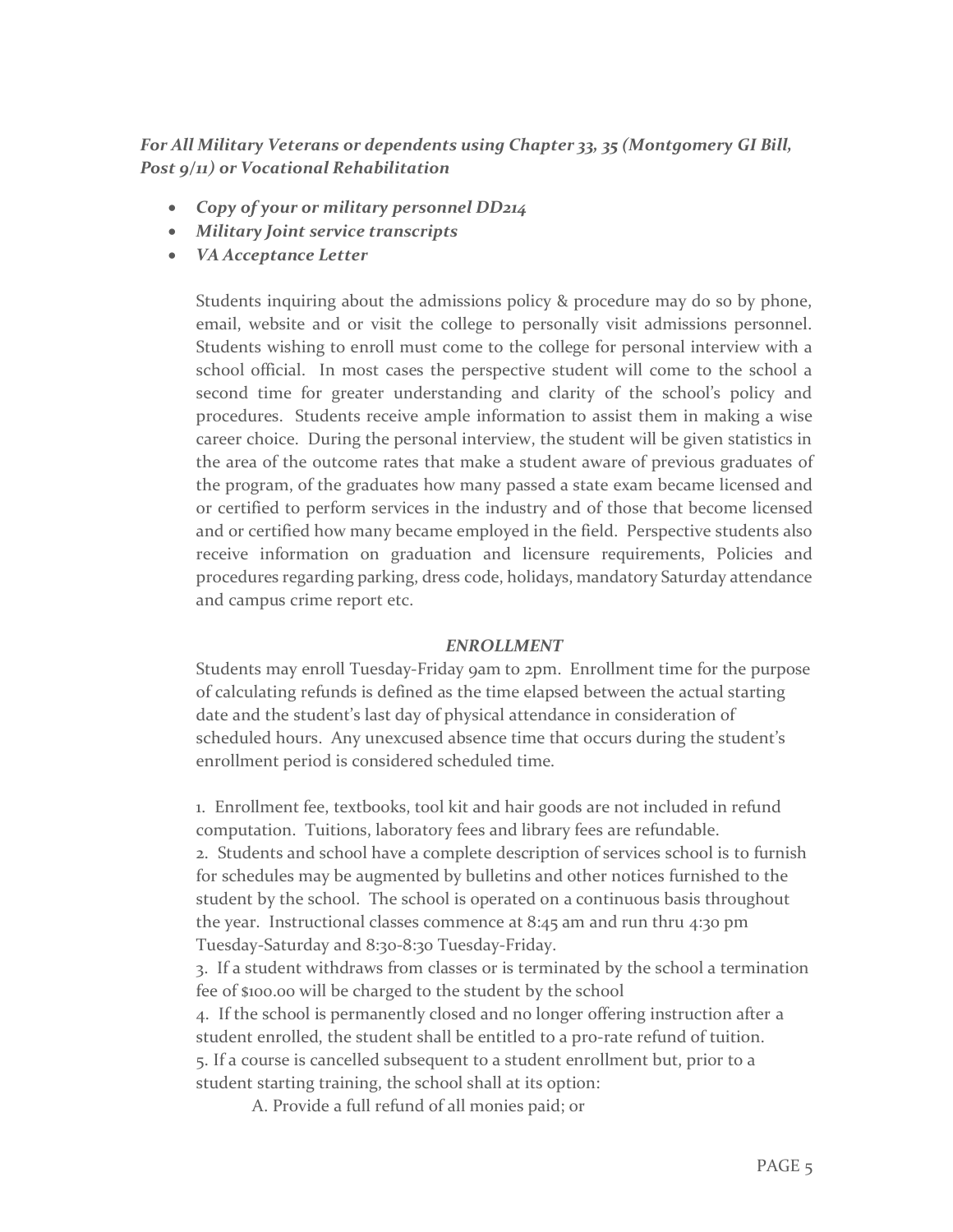B. provide completion of the course at mutually agreeable location. If a student has started training prior to cancellation of the course the refund schedule in #4 will apply.

#### **TUITION SCHEDULE**

| Program Clock Hours permit Full-Time Part-time Enrollment Fee Tool kit Tuition Total |            |          |          |                                     |          |
|--------------------------------------------------------------------------------------|------------|----------|----------|-------------------------------------|----------|
| Class A Barber 1000                                                                  | $34w$ ks   | 67wks    | \$150.00 | $$825.00$ \$9,000                   | \$10,000 |
| <b>Cosmo Crossover 300</b>                                                           | 10wks      | 15wks    | \$150.00 | $$825.00 \quad $4,000 \quad $5,500$ |          |
| Master Barber                                                                        | 1500 50wks | $75w$ ks | \$150.00 | \$1500.00 \$13,500                  | \$15,175 |

#### \$25.00 FEE INCLUDED IN ALL TUITION TOTAL FOR TDLR PERMIT FEE

Extra instructional fees will be charged on training extended beyond completion date. Charges are \$50.00 a day and payable in advance before graduation. Fees may be waived this option is made on case by case assessment.

- *STUDENTS MUST PAY A NOMINAL DEPOSIT PRIOR TO ACCEPTANCE OR/CLASS START DATE.*
- *ALL COURSE PRICES ARE SUBJECT TO CHANGE WITHOUT NOTICE.*

#### **TUITON PAYMENTS**

- In the event the student is paying his or her tuition through other programs, all disbursements will be credited to the student's account for actual tuition or other charges.
- Students will be billed and can elect to make weekly or monthly payments. The barber college reserves the right to suspend any student from school whose account is delinquent.

#### **Instructional Fees, Charges for Services**

- Enrollment fees are due the day of registration. Exceptions will be determined by the administrator.
- Senior students may charge services and supplies not to exceed 25.00 unless approved by the administration. Fees must be paid by the  $5<sup>th</sup>$  day of the month. A late fee of \$10.00 will be assessed after the  $5<sup>th</sup>$  day. Failure to pay by the 10<sup>th</sup> day will result in the student not being permitted to clock in for classes and lost time will be at the expense of the student. Payment of instructional and late fees after the 10<sup>th</sup> class day will be determined by the administrator.
- The student will not be permitted to clock in on the final day of attendance unless all outstanding bills are paid in full.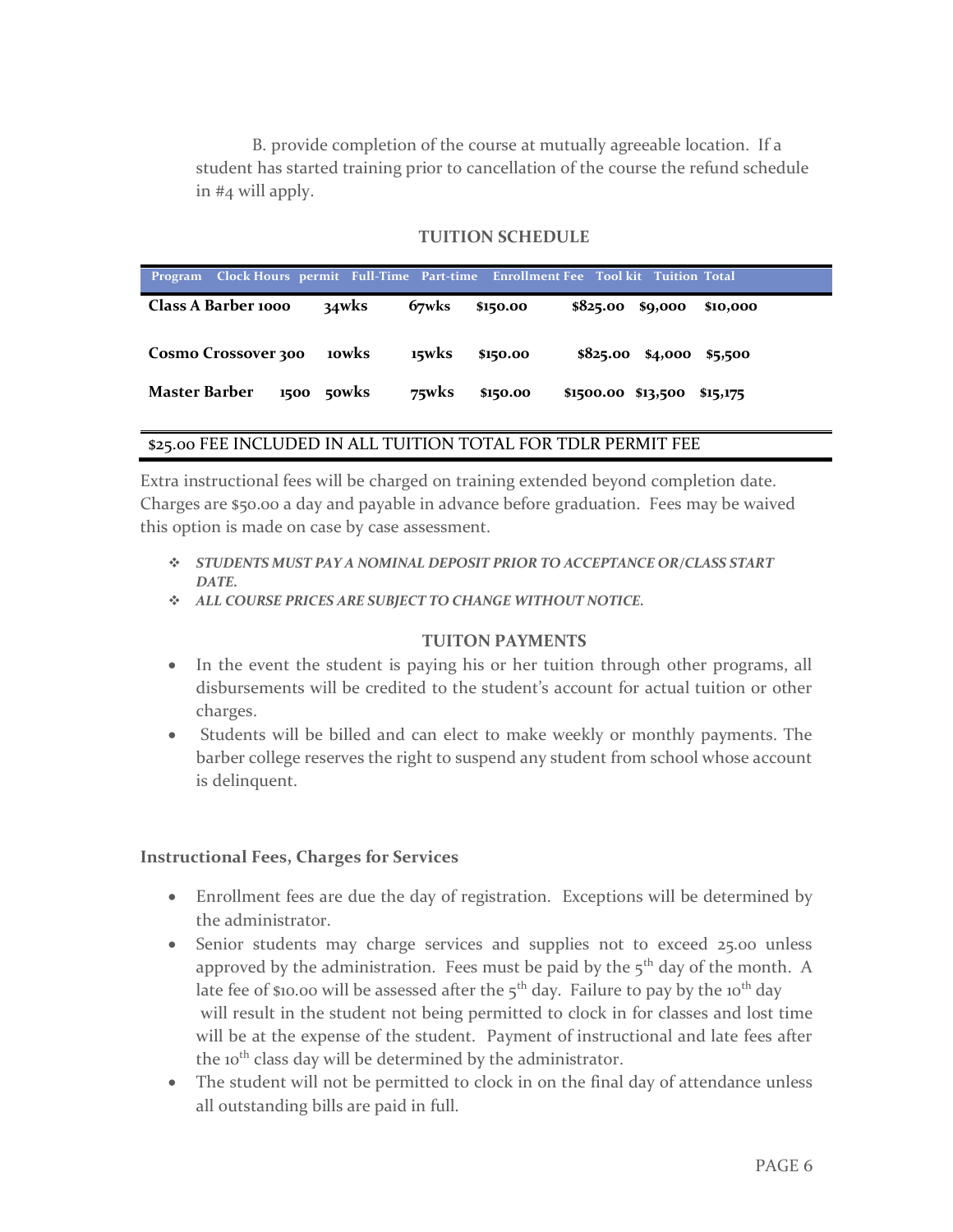- The students are responsible for quotation of prices from the instructor before a service and informing the patron of the prices of products and services. All products and services must be written on white tickets at front desk. Failure to record products and/or services not recorded.
- If a student has debt to the school, the student may not take the kit or books with them if he/she withdraws from the school. The student has 30 days to redeem these articles and clear up the debt. The school will not hold a student's personal belongings more than 30 days. The student will not be allowed to reenroll until all debt is satisfied to the Administration.
- A charge of (\$50.00) will be assessed to any student who burns the station counter top. This is considered destruction of school's property. Use the appropriate trays, towels, or etc.… to lay hot tools/equipment on.

# **REGISTERING HOURS WITH TDLR**

In order for student to register hours with TDLR the State Licensing Agency they must submit the following documents:

1. Birth certificate

2. Driver's License or state issued identification

# **TRANSFER POLICY**

Central Texas Barber College accepts hours from other institution on a case by case scenario provided that such are accepted by TDLR. (Texas Department of Licensing and Regulation) Tuition for the transfer students is charged by the hour. There is an additional \$150.00 charge for all transfer students.

# **NON-DISCRIMINATION POLICY/RECRUIT FROM ANOTHER SCHOOL**

As an equal opportunity barber school, the school will not deny any person admission, graduation, or any other rights and privileges of the school due to age, race, color, sex, religion, creed, or ethnic origin. The school does not recruit students already attending or admitted to another school offering a similar program of study.

#### **SEXUAL HARRASMENT POLICY**

Sexual harassment is conduct of sexual nature that makes someone uncomfortable or embarrassed. According to the Federal Equal Employment Opportunity Commission (EEOC) Sexual harassment is sexual attention that is Unwelcomed, Unwanted, Harmful, or Illegal.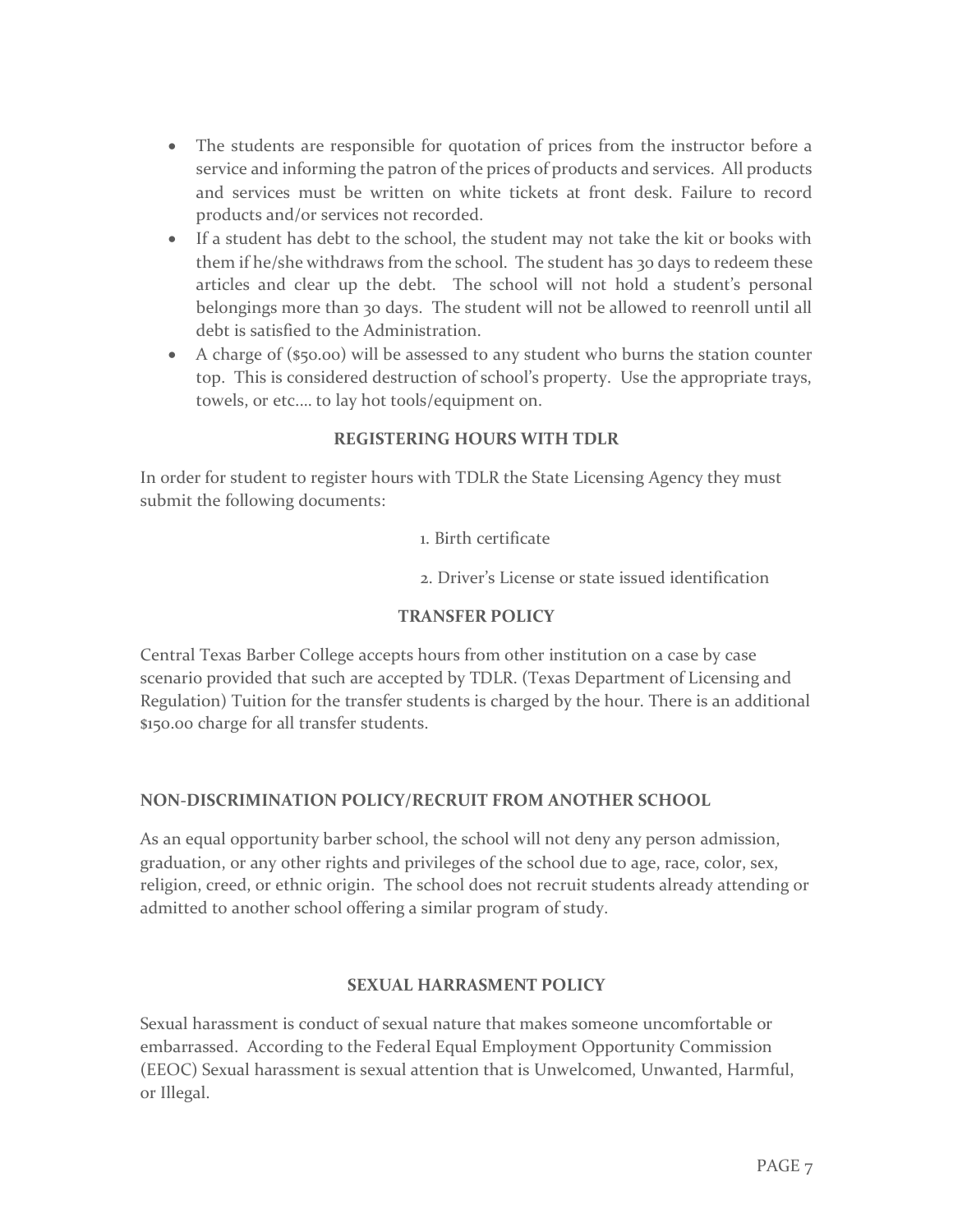### **NOTIFICATION OF RIGHTS & PRIVACY UNDER FERPA (Release of Information)**

The Family Educational Rights and Privacy Act (FERPA) afford students certain rights with respect to their education records. These rights include:

- 1. The right to inspect and review the student's education records within 10 days of the day the School receives a request for access. A student should submit to the appropriate official, a written request that identifies the record(s) the student wish to inspect (with written consent from student unless student is a minor) parents are not allowed access to the student information (NO EXCEPTIONS). The school official will make arrangements for access and notify the student of the time and place where the records may be inspected. If the records are not maintained by the school official to whom the request was submitted, that official shall advise the student of the correct official to whom the request should be addressed
- 2. The right to request the amendment of the student's education records that the student believes is inaccurate, misleading, or otherwise in violation of the student's privacy rights under FERPA. A student who wishes to ask the school to amend a record should write the school official responsible for the record, clearly identify the part of the record the student want changed, and specify why it should be changed. If the School decides not to amend the record as requested, the School will notify the student in writing of the decision and the student's right to a hearing regarding the request for amendment. Additional information regarding the hearing procedures will be provided to the student when notified of the right to a hearing.
- 3. The right to provide written consent before the school discloses personally identifiable information from student's education records, except to the extent that FERPA authorizes disclosure without consent.
- 4. The school discloses education records without a student's prior written consent under the FERPA exception for disclosure to school officials with legitimate educational interests. A school official is a person employed by the school in an administrative, supervisory, academic research, or support staff position (including, law enforcement unit personnel and health staff), a person or company with whom the school has contracted as its agent to provide a service instead of using school employees or officials.( ex) attorney, auditor, or collection agent, a person serving on The Board of Trustees, student serving on an official committee such as disciplinary or grievance committee or assisting another school official performing his or her tasks. A school official has a legitimate educational interest if the official needs to review an education record in order to fulfill his or her professional responsibilities for school.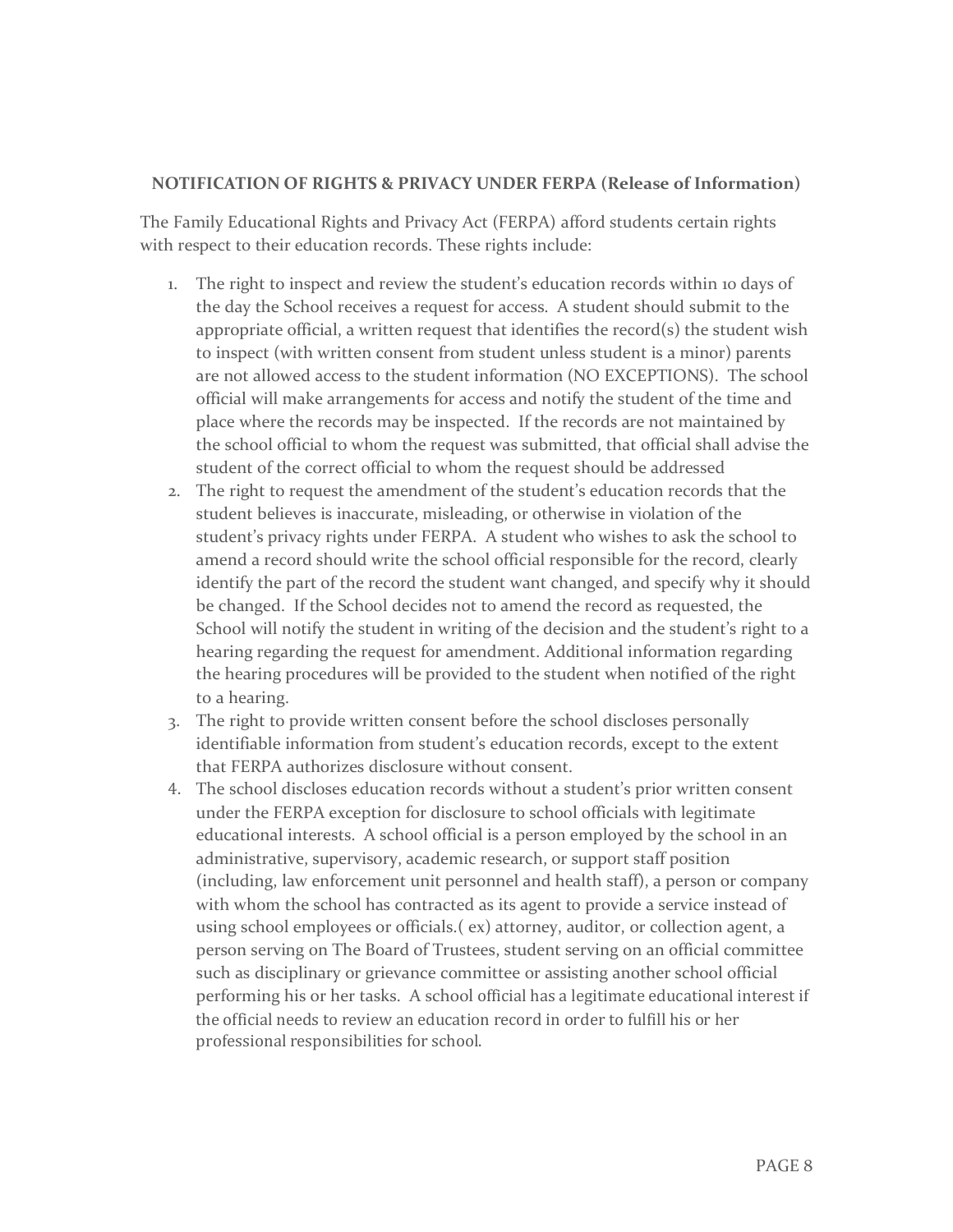The right to file a complaint with the U.S. Department of Education concerning alleged failures by the school to comply with the requirements of FERPA. The name and address of the Office that administers FERPA is:

Family policy Compliance Office U.S. Department of Education 400 Maryland Avenue SW Washington, DC 20202-5901

#### **RECORD RETENTION**

All student records will be maintained for a minimum of three years. Federal student financial aid records will be maintained for the most recent three award years.

#### **ATTENDANCE POLICY**

Student must at all times be progressing at a pace that ensures completion of the program within 150% of the program length. If at any time throughout the program it becomes documented that completion within 150% of the program is prohibitive, student automatically loses eligibility for federal funds. To continue in the program student must appeal the reason or reasons he was unable to comply with attendance requirements and state how the matter will be remedied. If student prevails in the appeal, he/she will be placed on probation until the next evaluation. See SAP policy. The contract you make with the school provides additional hours in which you can complete your program if necessitated by an emergency or unanticipated absence. A student will be terminated from school if he/she misses 14 consecutive days unless mitigating circumstances can be documented.

#### **LEAVE OF ABSENCE POLICY**

The maximum leave of absence is a <u>one-time</u> 30 day leave only in a case of mitigating circumstances beyond a student's control. Any student needing a leave of absence from his/her program should complete the appropriate form. This form must be submitted to the school administrator before a request for an official leave will be considered. The school administer determines whether or not to approve a leave. Students must have clocked at least 150 hours before a request for leave of absence will be considered. Approval and or denial will be clearly noted in the student's permanent file. Any student who does not return from leave on the agreed documented date of return may automatically be subjected to termination. An approved leave of absence will not affect the contract or the progress of the student. Leave of absence extended the student's

contract period and maximum time frame by the same number of days taken in the leave of absence. Student returning from an approved leave of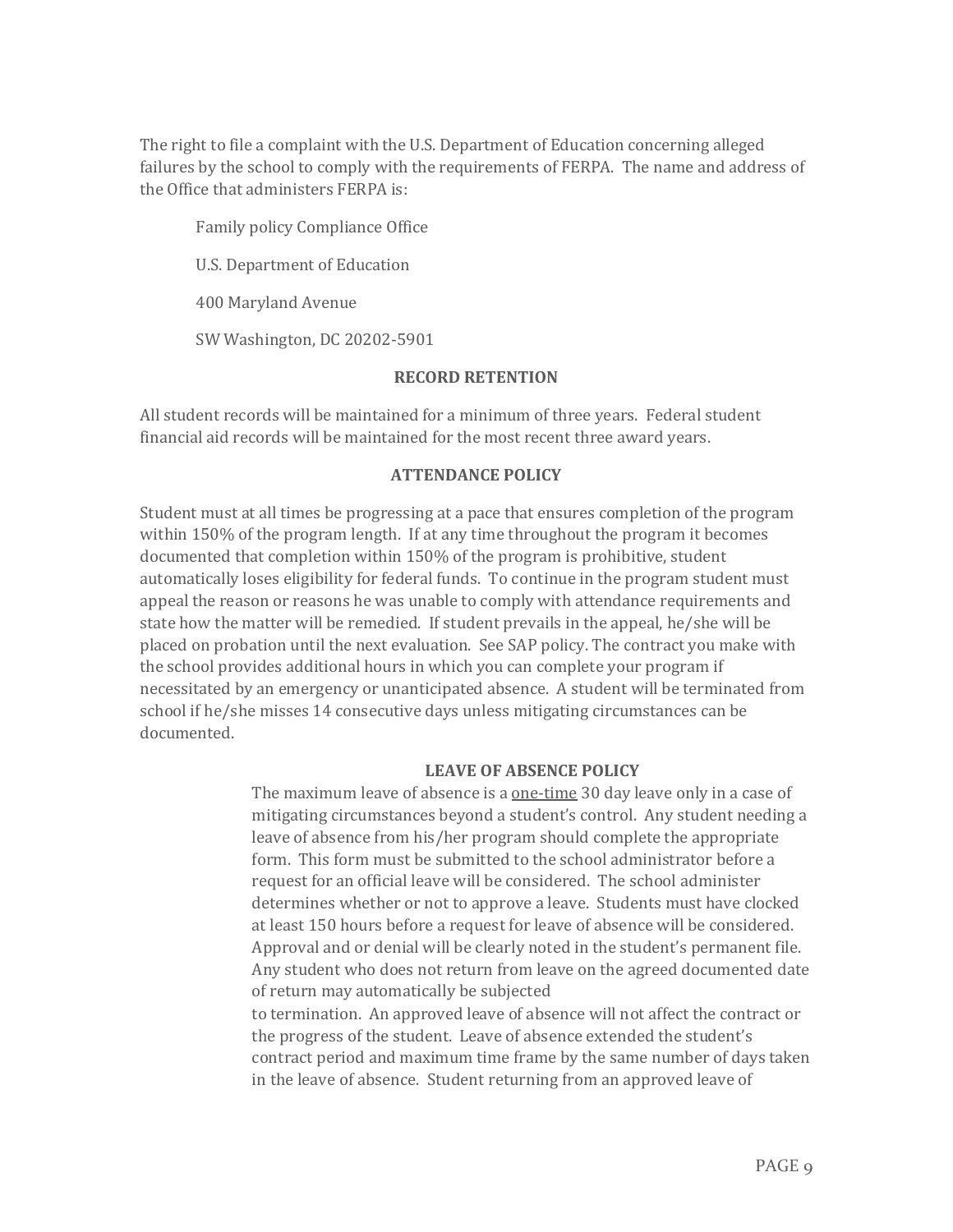absence will return to classes in the same SAP status as that when the leave of absence began. This policy shall be applicable to all programs offered.

#### **GRADUATION REQUIREMENTS & DIPLOMA**

Students must complete the clock hour requirements of their program with a cumulative grade point average of 70% or better and pay all tuition and instructional materials costs in order to receive a diploma from the college. The diploma signifies that you have successfully completed the basic course training program.

#### **EMPLOYMENT ASSISTANCE**

I understand that the school has not made and will not make any guarantees of employment or salary upon my graduation. The school provides placement assistance which consist of identifying employment opportunities and advising the student on appropriate means of attempting to realize these opportunities.

#### **INSTRUCTIONAL MATERIALS**

Students who are enrolled in the programs are furnished clinic apparel, textbooks, workbooks and kits by CTBC.

#### **ADVISING SERVICES**

The school provides a support system for each individual student. Our faculty and staff are concerned and caring. They are each here to assist in addressing student needs and concerns. Regularly scheduled advising sessions are held on the first Tuesday of each month; however, students requiring additional or emergency advising are encouraged to contact their assigned advisor for an appointment at the earliest convenience.

# **STUDENT CONDUCT**

All students must conform to federal, state and local laws, rules and regulations. They must respect the rights of others and conduct themselves in a manner conductive to the educational objectives of the school. Any display of disrespect for faculty or student, use of profanity, theft, use or possession of alcohol and/ or drugs on school property are considered grounds for immediate dismissal. The school reserves the right to suspend or dismiss any student whose actions are deemed inappropriate or detrimental to the school. Once a student is terminated the student cannot attempt to reenroll in to the program for at least (90) days unless there are mitigating circumstances.

#### **GRIEVANCES PROCEDURE**

Most grievances arise between a student and a teacher or other first line members of the staff. Such problems are in frequent. If the complaint cannot be handled in an informal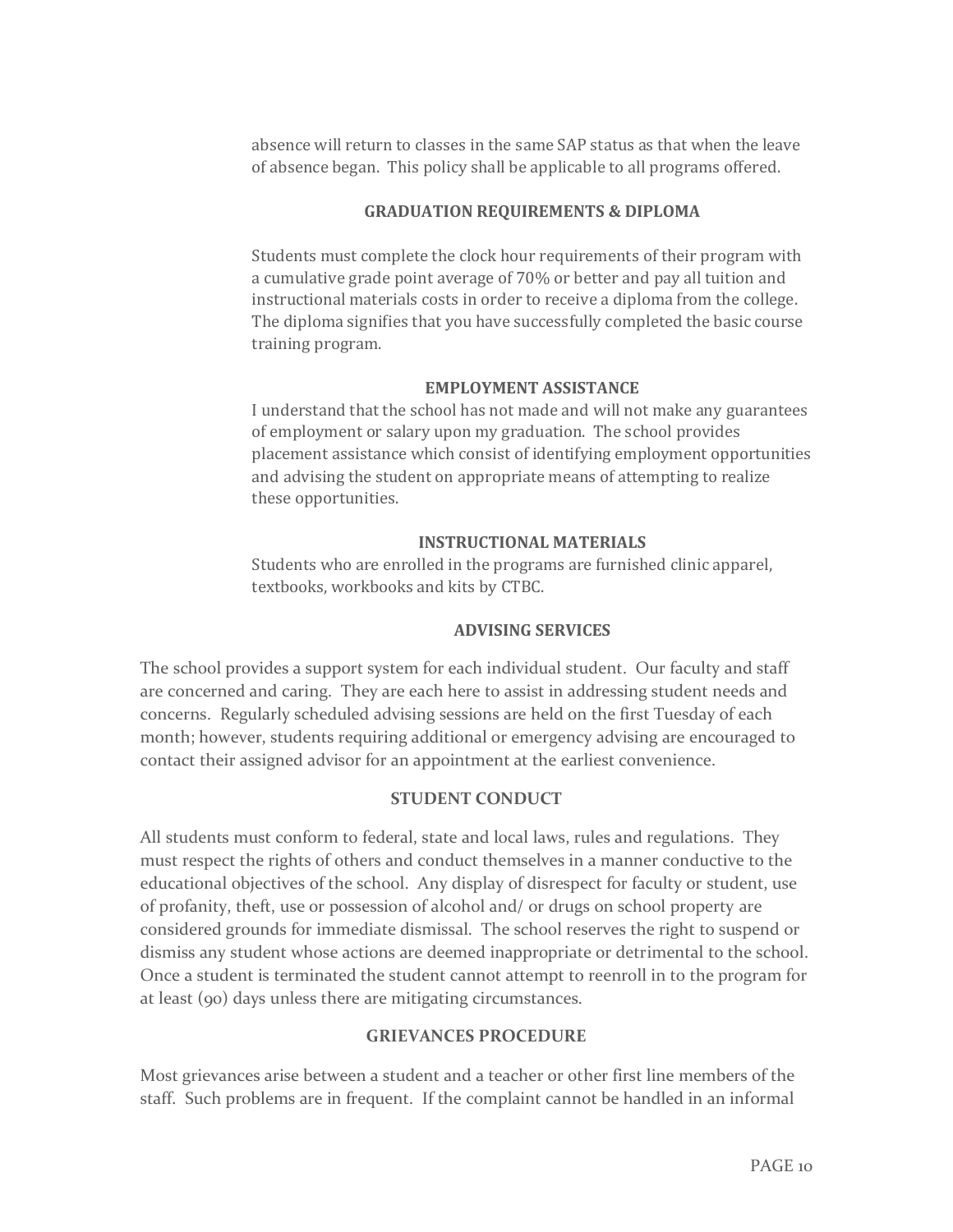manner, the student can confer with their instructor unless that instructor is involved in the complaint. In the event a dispute cannot be successfully resolved at the institution level a student can request a hearing with the entire school staff to help resolve the problem. The complaint must be in writing and should outline the nature of the complaint. Upon receipt of any written complaint an instructor will meet with the complainant to resolve the problem. An instructor will respond to the complaint within 10 working days from the time of the complaint. If the problem cannot be resolved, the student can forward the original complaint to the state of licensing agency (TDLR).

#### **RE-ENTRY PROCEDURE**

The school will allow student to re-enter at the same satisfactory progress status as that of when they withdrew. If there has been an increase in tuition, there will be an adjustment on the remaining hours added to the previous balance. There is also a \$100.00 re-admit fee.

#### **REFUND AND CANCELLATION POLICY**

In the event student withdraws, terminated or a course is cancelled the following refund policy shall apply. An applicant rejected by the school shall be entitled to a refund of all monies paid. A student (or in the case of student under legal age, his/her parent or guardian) may cancel this agreement at no penalty within 3 business days after signing, but prior to entering the classes. In this case the student shall be entitled to a refund to all monies paid to the school less a registration fee. In the case of official cancellation or withdrawal, the cancellation date will determine by the postmark on the written notification or the date such information is delivered to the school administrator in person. IF a student choose to withdrawal from his or her course, they may be subject to this institution withdrawal fee rate of 40 percent which is non refundable.

#### **WITHDRAWAL or TERMINATION of STUDENT**

If a student withdraws or is terminated before the last 50 percent of the course begins, the school shall refund:

- 1. (90%) of any outstanding tuition for a withdrawal or termination that occurs during the first week or first 1/10 of the course, whichever period is shorter.
- 2. (80%) of any outstanding tuition for a withdrawal or termination that occurs after the first two week or first 1/10 of the course, which ever period is shorter, but within the first three weeks of the course
- 3. (75%) of any outstanding tuition for a withdrawal or termination that occurs after the first three weeks of the course but not later than the completion of the first 25 percent of the course;

(50%) of any outstanding tuition for a withdrawal or termination that occurs not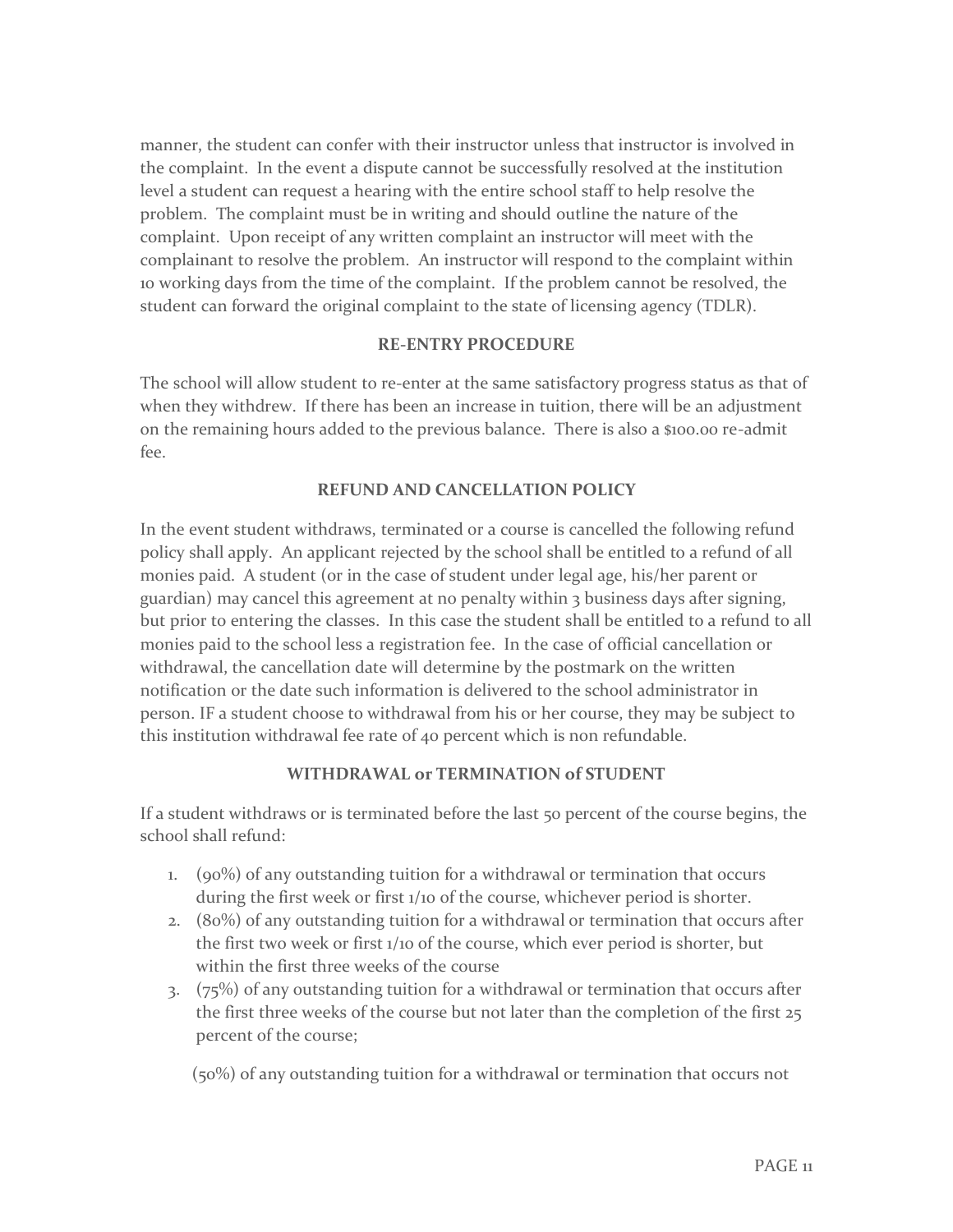Not later than the completion of the first 50% of the course

# **A REFUND OWED UNDER THIS SECTION MST BE PAID NOT LATER THAN THE 30TH DAY AFTER THE DATE THE STUDENT BECOMES ELIGIBLE FOR THE REFUND.**

Any monies due the applicant shall be refunded in 30 days of formal cancellation by the student, or formal termination by the school which shall occur no more than 30 days from last day of physical attendance. In the case of a leave of absence, the date of withdrawal is the earliest of the date of expiration of the leave of absence or the date the student notifies the school that the student will not be returning. If the school is permanently closed and no longer offer instruction after the student has enrolled, the student shall be entitled to a pro-rated refund tuition.

### **SATISFACTORY ACADEMIC PROGRESS POLICY**

This policy shall be consistently applied to all students attending the same program; it is at least as strict as the policy applied to students that are not receiving federal funds. The school is not currently eligible for federal funds. See disclosure statement. In order to be considered making quantitative satisfactory academic progress toward a graduation diploma, a student must be progressing at a pace leading to completion of the program within 150 % of the course length, this equates to 67% of scheduled attendance.

Students must maintain a qualitive grade point average of 70%. The school will evaluate students at the following intervals. This does not prohibit the school from reviewing progress at any point it deems necessary.

#### **CLASS A BARBER PROGRAM: 1000 CLOCK HOURS**

| $0 - 350$                                      | 12WKS |          |                                                      |
|------------------------------------------------|-------|----------|------------------------------------------------------|
| 351-700 12WKS                                  |       |          |                                                      |
| 701-1000 10WKS                                 |       |          |                                                      |
|                                                |       |          | <b>COSMETOLOGY CROSSOVER PRGRAM: 300 CLOCK HOURS</b> |
| $0 - 150$                                      | 5WKS  |          |                                                      |
| 151-300                                        | 5WKS  |          |                                                      |
| <b>MASTER BARBER PROGRAM: 1500 CLOCK HOURS</b> |       |          |                                                      |
| $0 - 500$                                      | 15WKS | 501-1000 | 15WKS                                                |
| 1001-1500                                      | 15WKS |          |                                                      |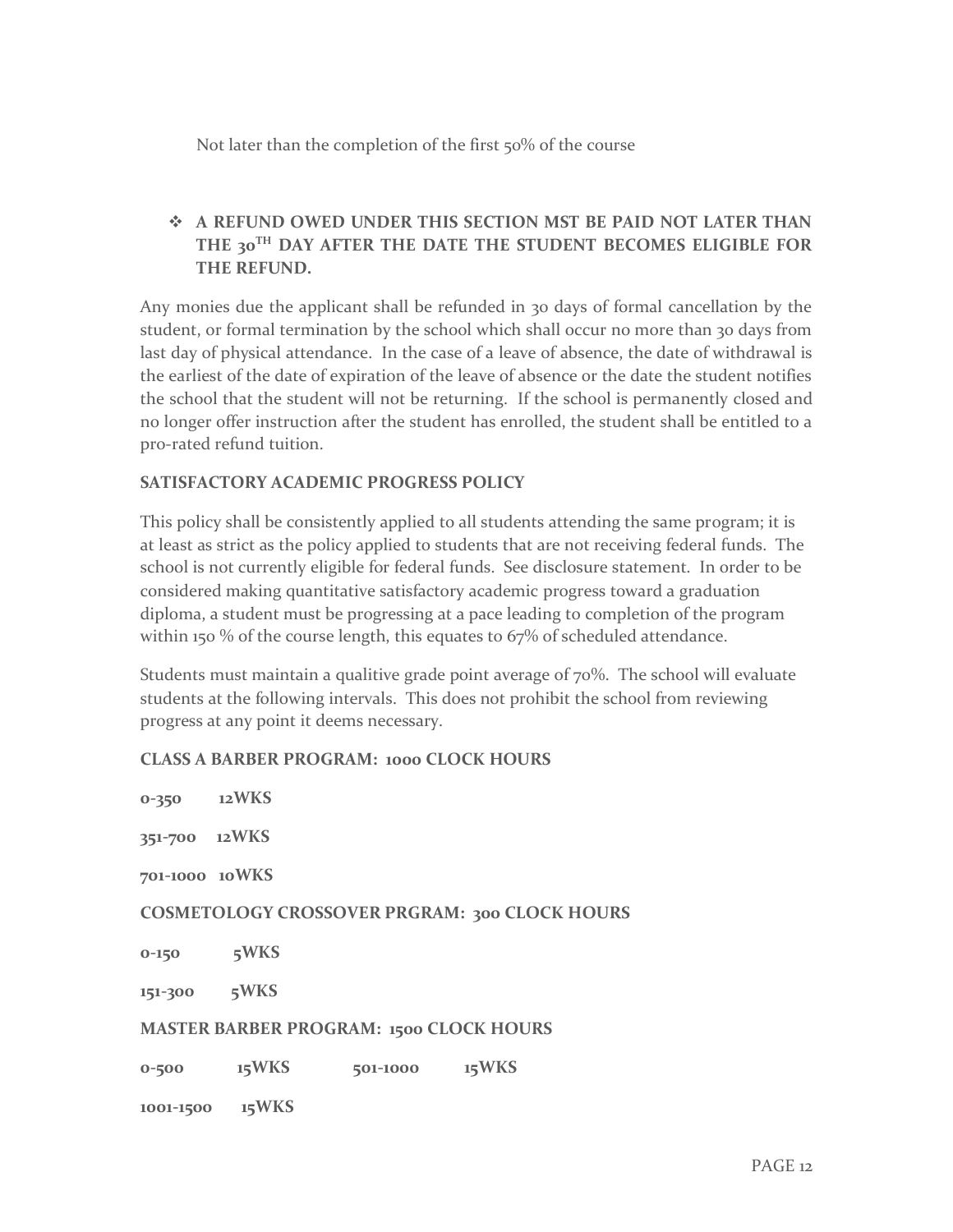Students must finish number of hours, number of weeks, and qualitative measure before being evaluated, for a specific evaluation period.

#### **MINIMUM TIME FRAME**

The minimum time frame for a full -time student attending an average of 20 hours per week is 18 months. The minimum time frame for a student attending an average of 30 hours per week is 12 months. The minimum time frame for a full-time student attending an average of 40 hours of week is 10 months; maximum time frame is 15 months.

#### **GRADING SCALE**

A student's grade is determined by his/her practical, theory and clinical grades. The practical and clinical grades are computed on a daily basis. Theory is determined by test scores. Students are evaluated on the following grade scale:

|                            | <b>EVALUATION</b>         | <b>RANGE</b> |
|----------------------------|---------------------------|--------------|
|                            | <b>☆ EXCELLENT</b>        | 90-100       |
|                            | $\div$ ABOVE AVERAGE      | $80 - 89$    |
|                            | $\div$ AVERAGE            | $70 - 79$    |
| $\mathcal{L}(\mathcal{C})$ | <b>BELOW SATISFACTORY</b> | $01-69$      |

#### **GRADING POLICY**

A student must maintain a  $70\%$  grade point average. If the student falls below  $70\%$ average for the evaluation period the student will be advised and counseled on the student academics and offered help in area's that's needed.

#### **TRANSFER OF CREDIT**

# **ACCEPTANCE OF TRANSFER HOURS FROM ANOTHER SCHOOL IS MADE ON A CASE BY CASE BASIS RELATIVE TO CONDITIONS NOTED BELOW.**

First and fore most "Why do you want to transfer from another school"? It is probable that you'll find some of the same characteristics at Central Texas Barber College regardless of what your reason for leaving the other school may have been. The first recommendation is that you return to the original school and work things out; likely to resolve the issue in a work environment rather than run away from it. Transferring from one school to another almost always increase the amount you'll spend for your education.

Consideration regarding transfer hours from another institution offering the same program are accepted toward the student's educational program, will count as both attempted and completed clock hours. Student's seeking to transfer from one school to another must have officially withdrawn from the previous school. Your withdrawal data must be recorded with the entity that over sees state regulation. Acceptance of transfer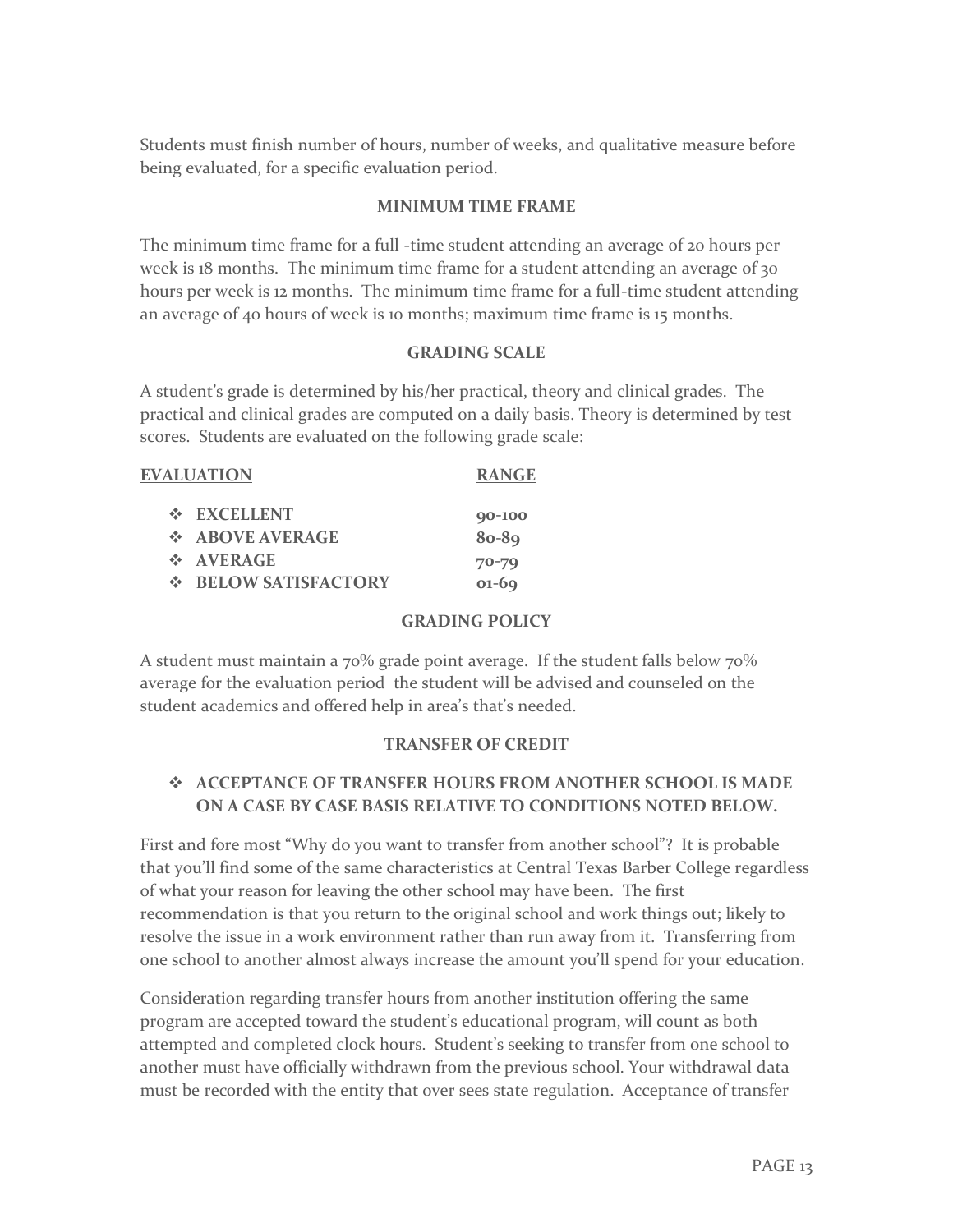hours from another institution offering the same course work will be taken into consideration; amount of time since the student last attended school. Document must reflect whether the student owes a balance to the school from which they're transferring from previous school. Does the document indicate satisfactory progress at the time of withdrawal from previous school? The school will not request a deferment for existing student loans (translate to student having to pay payments towards student loans).

# **16 TEXAS ADMINIUSTRATIVE CODE. CHAPTER 82.120**

#### **CLASS A BARBER**

The professional course in barbering requires the satisfactory completion of 1500 hours of training. The instructional methods used to teach are from TDLR approved text book and practical hands on training.

### **BARBERING CURRICULUM IS AS FOLLOWS:**

#### **OBJECTIVES:**

To prepare the student in the basic skills for licensure and practice of Barbering as prescribed by the Texas State Law. Barber classes begin under the School discretion.

#### **MASTER BARBER COURSE**

The professional course in barbering requires the satisfactory completion of 1500 hours of training. This course extends all training past basic on to expertise. This will entitle you to take the Texas State Board of Barber Examination for the Texas Barber Instructor License. The Instructional methods used to teach are from a TDLR approved text book and practical hands on training.

#### **MASTER BARBER CURRICULUM AS FOLLOWS:**

| <b>OBIECTIVE:</b> |  |
|-------------------|--|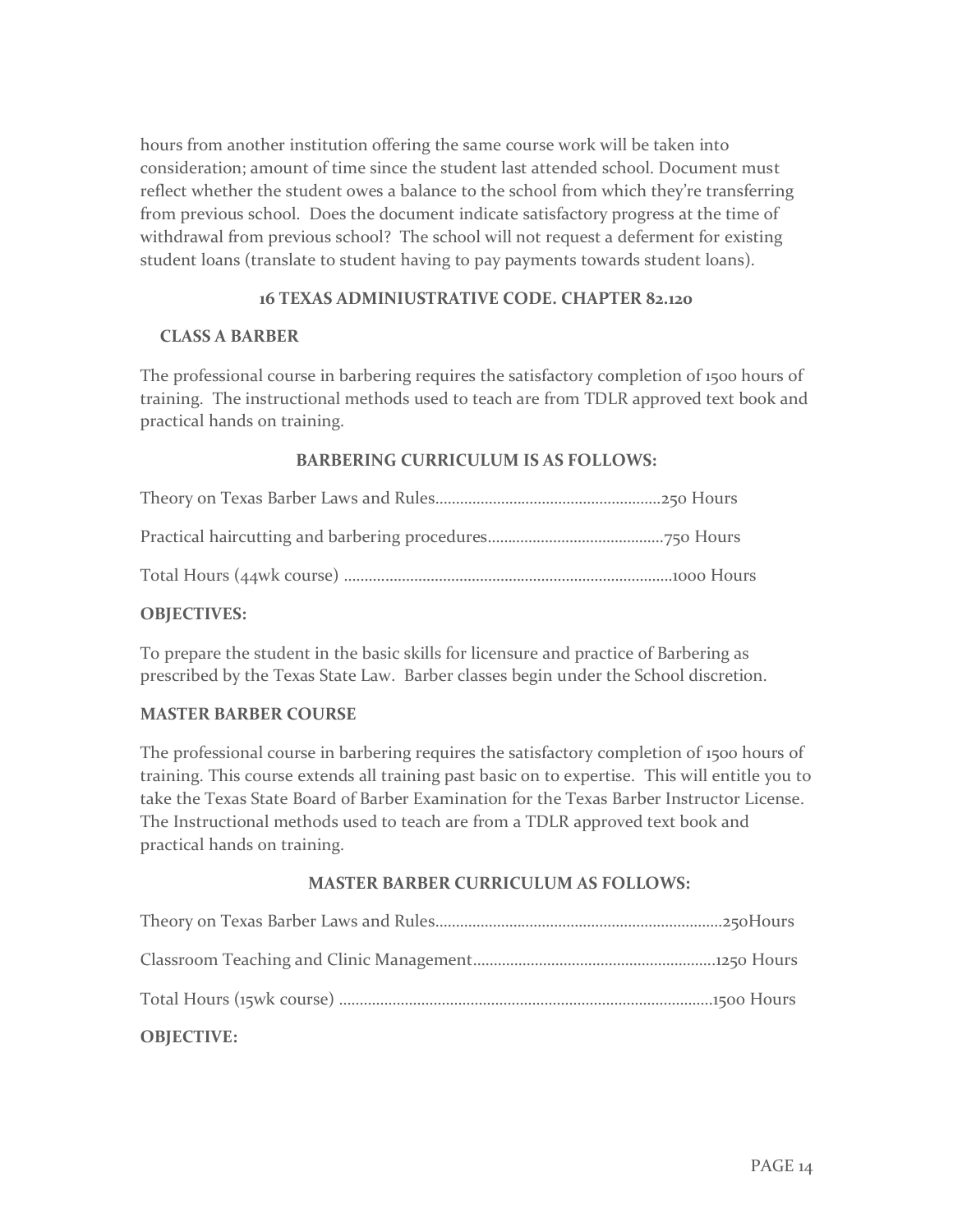To prepare the student in the basic skills for licensure and employment as Instructor of barbering as prescribed by Texas State Law. Classes begin every first Tuesday of each month or at the school discretion.

# **EVALUATION & PAYMENT SCHEDULE:**

501-1000 Hours……………………………………….……15wks

1001-1500 Hours……………………………………………15wks

### **COSMETOLOGY CROSSOVER**

The professional course in barbering requires the satisfactory completion of 300 hours of training. This will enable the student to take the Texas State Board of Barbering examination to enable you to carry a dual license. The instructional methods used to teach are from the TDLR approved textbook and practical hands on training.

Theory on Texas Laws and Rules……………………………………………………………….25 Hours

Practical haircutting and barbering procedures……………………………………….275 Hours

Total Hours (10wk course) ………………………………………………………………………….300 Hours

To prepare a cosmetologist in the basic skills for licensure and employment as a barber and a cosmetologist as prescribed by Texas State law.

# **EVALUATION & PAYMENT SCHEDULE:**

0-150 Hours……………………………………………….5wks

151-300 Hours………………………………………………5wks

#### **SCHOOL STANDARD RULES AND REGULATIONS**

In order for Central Texas Barber College to operate effectively and for all students to receive maximum benefit, all rules and regulations must be followed or violations may result in grounds for suspension or termination.

#### **CENTRAL TEXAS BARBER COLLEGE RESERVES THE RIGHT TO TAKE ANY DISCIPLINARY ACTION IT DEEMS NECESSARY AND REASONABLE UNDER THE CIRCUMSTANCE.**

A. Refusing to service an assigned patron or refusing to comply with the Instructor assignment.

- B. Discussing of sexual activities or beliefs
- C. Cursing or using foul or vulgar language
- D. engaging in disruptive behavior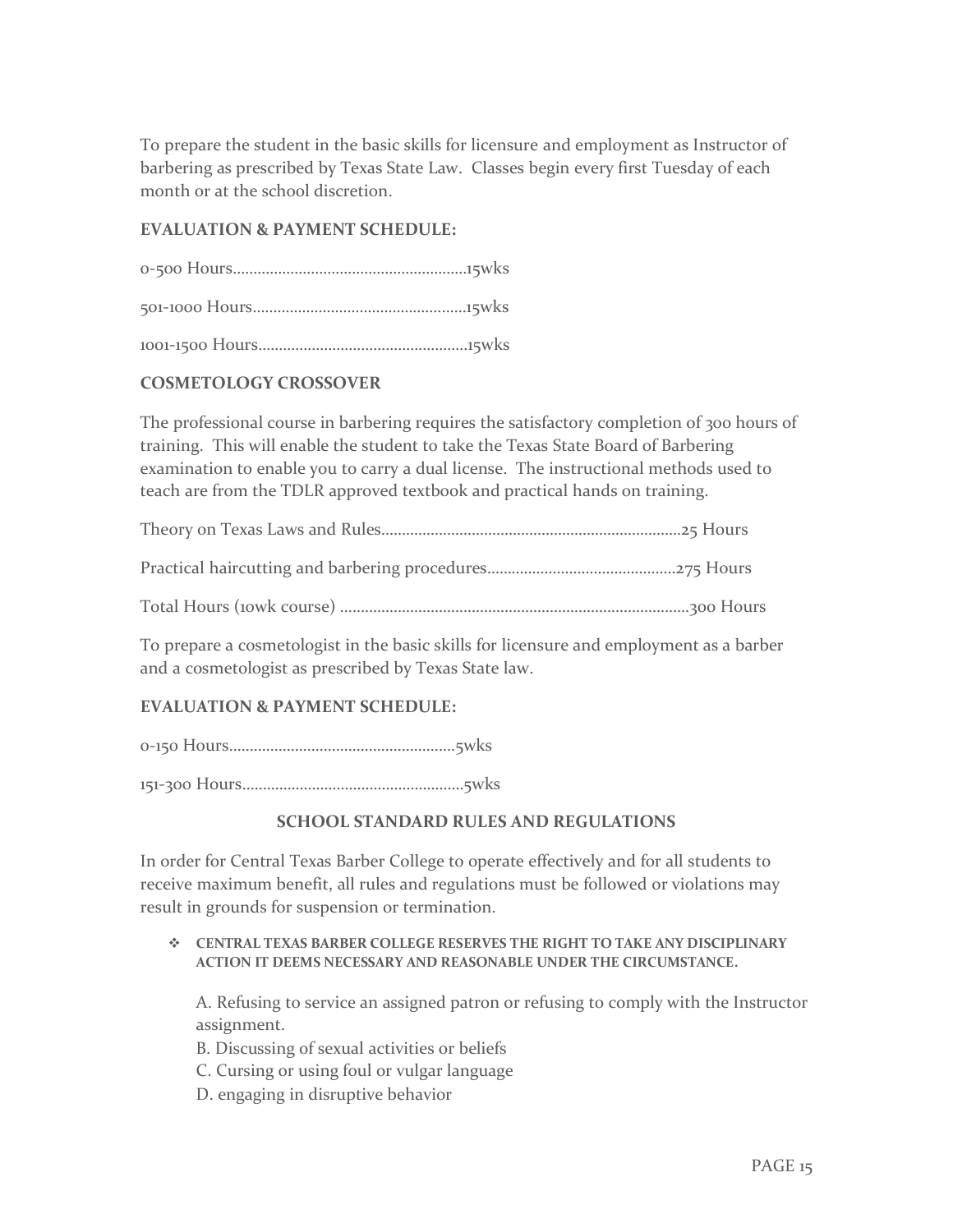E. Immoral or unprofessional conduct

F. Arguing with an instructor in the presence of another student or patron

G. Cheating, dishonesty or falsification of records

H. Consuming or possessing alcoholic beverages and/or illegal substances during school hours or on school property.

I. Student not having supplies needed to give service.

J. Servicing your friends and family member's hair for free

K. Adding services to a customer's ticket w/out informing the floor instructor

Activities that will result in immediate termination are:

A. Theft from a student, patron or school property

B. Tuition payments not being made according to your contract

C. Students not attending class regularly and pursuing the instructions and practical work diligently.

D. Student using any type of tobacco product

E. Students are not allowed to be involved in any type of verbal or physical discomfort.

### **TEXAS DEPARTMENT OF LICENSING AND REGULATION REQUIREMENTS**

- TDLR requires that each student wishing to enroll in The Class A Barber program purchase a student permit. The cost is \$25.00 and should be paid in the form of a Money Order. Make payable to Central Texas Barber College. This is due the day of or before the first day of school. The permit is good for the entire course.
- This fee does not serve as the student's fee for the Texas State Exam.

TDLR has appointed another agency to test applicants. (PSI)

#### **STUDENTS ATTIRE:**

- ◆ **DRESS CODE:** The purpose of this dress code is to provide the parameters for an atmosphere that is professional, but at the same time relaxed. Dressing for school environment b=not only demonstrate pride in ourselves, but influence how our school is perceived by others, whether they are customers or members of the school. It has an impact on our performance as well as the performance of those around us. Our emphasis is that each student should be neat and clean and take pride in their appearance. This policy applies to all students
	- o **STUDENTS MUST BE IN COMPLETE UNIFORM, UNLESS OTHER-WISE DIRECTED.**

The students must wear the following attire:

• The School designated uniform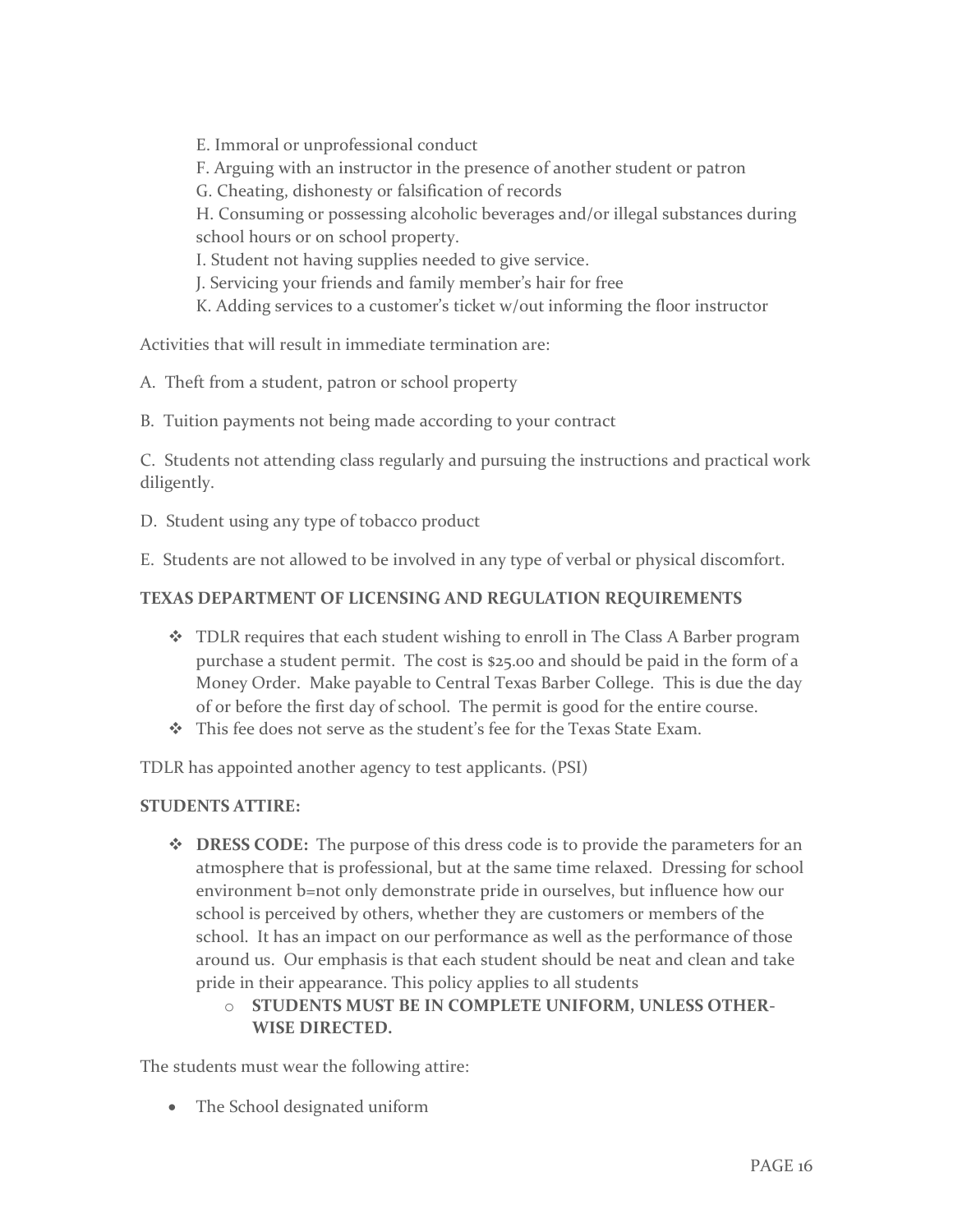- Pants cannot be tight fitting or sagging. No stretch pants material, exercise or jogging attire.
- No wearing or displaying of money. (ex: birthday, etc.)
- Shoes must be closed toe, solid black or white in color. No sandals.
- Smock: Students must wear smock at all times while on the clock.

The student uniform will be clean and pressed. Shoes will be clean and or polished. If student arrives for class in an untidy uniform the instructor has the authority to suspend the student and allow the student to correct the dress code violation. Undergarments should not be shown.

### **ATTENDANCE, BREAKS, AND LUNCH:**

- School Hours: Tuesday thru Saturday 8:30 a.m. -4:30 p.m. Tuesday thru Friday 8:30 a.m. -8:30 p.m.
- Tardiness will result in the student not being allowed to enter the classroom if class is in session. The student cannot clock in until the class break or lunch. (school's discretion)
- No student may clock in or out for another student. Never intentionally attempt to clock in for another student. This is Texas State Law. Any student violating this rule will lose his/her time for the day and possible suspension.
- If a student forgets to clock in or out, that time is lost. The school is not responsible for a student's lost time. It is the student responsibility to use the bio metric time clock
- *ATTENDANCE ON SATURDAY IS MANDATORY!* Prior approval for absence must be made in writing (doctor's excuse, etc.) to administration and instructor or the student will receive a "zero" grade for time missed and will not be permitted to make up the work. All unexcused absences will be at the students own expense. Continued absence will result in disciplinary action.
- All students registered at Central Texas Barber College will comply with attendance rules of a minimum of 67% attendance.
- Each student is allowed two break periods daily (15 minutes in the morning, 15 minutes in the afternoon). Break time will be designated by the instructor
- The student will be allowed 30 minutes for lunch time. The student must clock out during the assigned lunch period. The instructor will designate the time when a student may go to lunch.
- The student must clock out anytime he/she leaves the campus. Once a student is clocked in, he/she is considered available for patrons.
- A student with any medical limitation (broken bones, etc.) that prohibits him/her from properly acquiring barber clock hours (tasks, practical, lab floor or class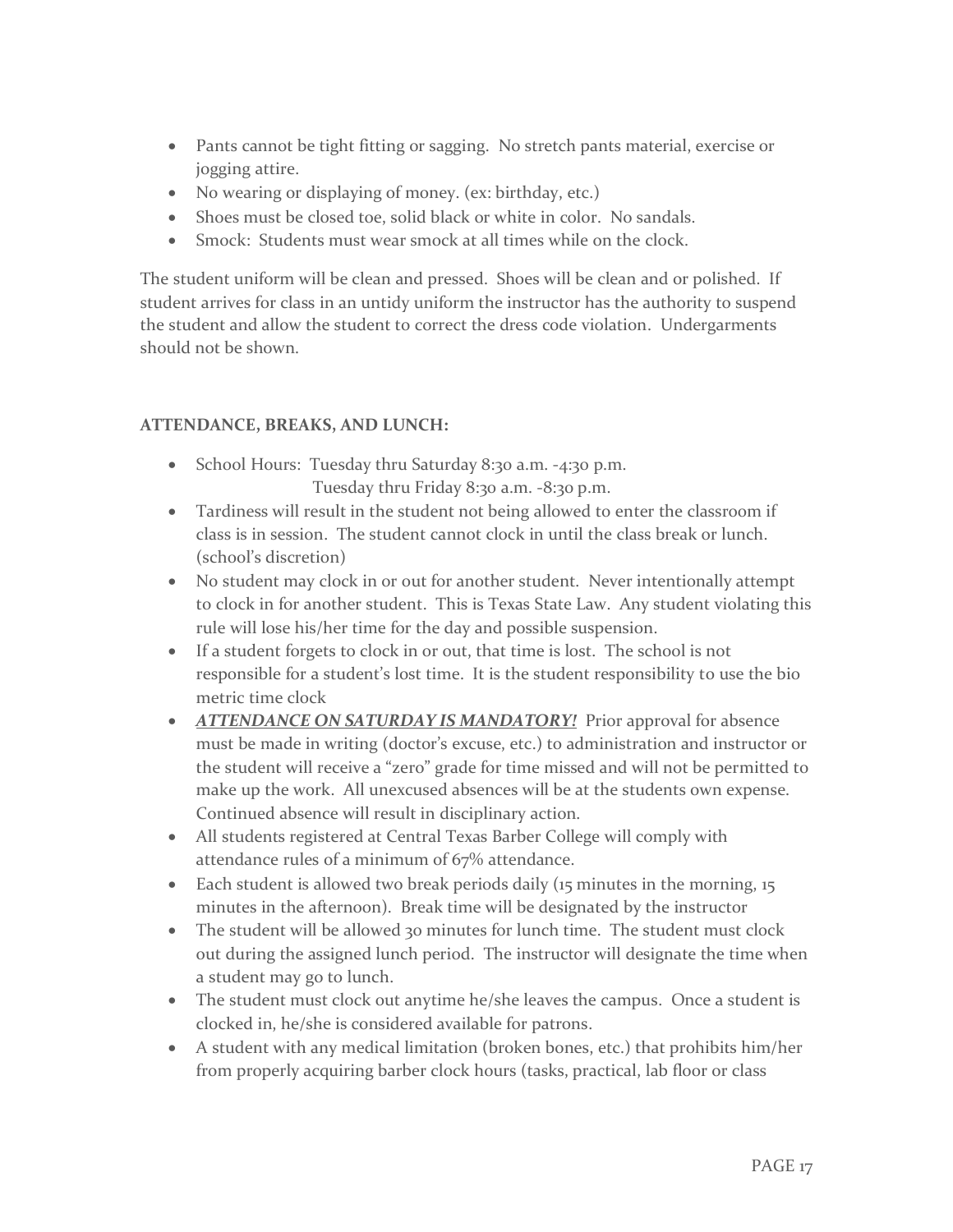work) should check with management regarding LOA. Reenter upon approval from doctor and the school administration. The student must wait for an opening.

Absences and tardiness affect a student's grades. Grades are based on attendance, daily work, tests, and practical skills. The student is required to notify his/her instructor in advance of any absence to retain the privilege of making up written work without grade penalty. Make-up work for excused absence must be completed within one week of return to school. This does not apply to the state board exit exam.

### **TELEPHONES:**

- Students are not permitted to use the school business phone and it is not the responsibility of the receptionist to take messages.
- **EMERGENCY** calls are authorized. **JUST CLOCK OUT.**
- Absolutely no student cellular phones, head phones, or digital devices are allowed in the school building. This includes but not limited to the restroom, breakroom, classroom or clinic floor. The student must clock out and leave the building to use a cell phones, etc. When entering the facility, student must turn off cell phones or all other electronic devices. If a student is caught using a cell phone or electronic device in the building he/she may be suspended. This is a violation of Central Texas Barber College Policy.

# **CLASSES:**

- The student is required to come to each class prepared. All assignments are expected to be completed. Students are expected to bring supplies such as notebooks, books, pens, etc. Sanitation is scheduled for 15 mins each day. The student daily sanitation requirements must be completed and graded by an instructor at the end of each day. Students is responsible for violations including fines assessed by TDLR.
- The student is required to furnish items such as towel for use on their manikin. The instructor will provide a list of articles required for classroom work. Students are solely responsible for their personal property. This includes kits, books, or bags etc. Lost or stolen kit items must be replaced by the student.
- Texas Department of Licensing and Regulation requires that the student must have his/her kit and supplies with them to be clocked in and receive hours. All supplies must be in compliance with TDLR rules and regulations. The TDLR inspector will check and may issue violations and or applicable fines

#### **EXAMINATION:**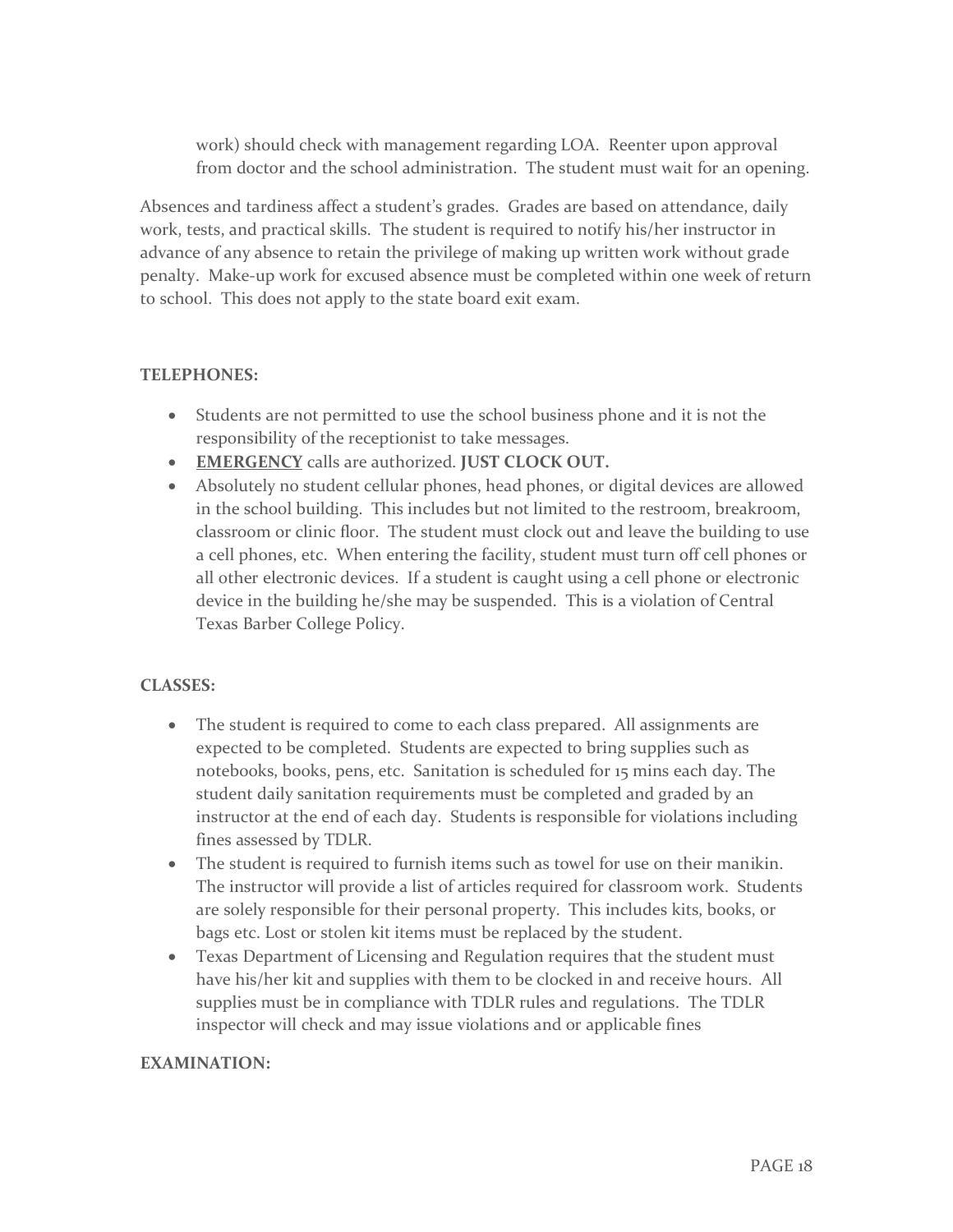- The student is required to pass the final examination (exit exam) given by this school in accordance with the Texas State law, Section  $22(4)$ . This school will not issue a diploma and will not recommend a student to take the examination for licensure unless the student has passed the final examination (exit exam, practical and written) with the required grade.
- The final examination (EXIT EXAM) date will be announced by the instructor. If the student does not appear on the scheduled date or must retake the final examination (exit exam) the instructor will inform the student prior to taking the make-up examination, and the make-up date will be at the date and time assigned by the instructor. If only a written test is required, the test will be scheduled at the convenience of the school staff. Students must satisfactorily complete all their academic assignments.

#### **SERVICES:**

- The student is required to pay for chemical services done on themselves or family members. It is the responsibility of the student to get permission from the instructor **PRIOR** to having any service performed and a ticket must be given to the receptionist. Permission may be granted or denied by the instructor. If a student is caught doing their own hair, nails, etc. or having it done by another student without permission, he/she will be charged full price and may be suspended. The receptionist will assign patrons to students and pass the ticket to the floor instructor who will pass the ticket to the student to go get the patron and greet them for service. You will then perform only the service on the ticket. If the patron request additional service, they must be informed of the additional cost. At no time, will a student perform service on a family member for free all family will pay for services.
- **No** student is allowed to eat or drink on the clinic laboratory floor. Students are not allowed to sit in barber chairs unless a service is being performed.
- **No** student may perform services outside the school to receive any compensation for such services. This is in accordance with Texas State law. This is an unlawful act and is strictly prohibited. **The student permit can be cancelled**.

#### **RULES: INFRACTIONS ARE CONSIDER FOR CAUSE DISCIPLINARY ACTION**

- Students **will** address instructors formally; i.e., Miss, Mrs., or Mr., whichever is appropriate. The instructor will be shown the proper respect at all times
- B. The student **will** be courteous and respectful to the patron and guests of the school at all times.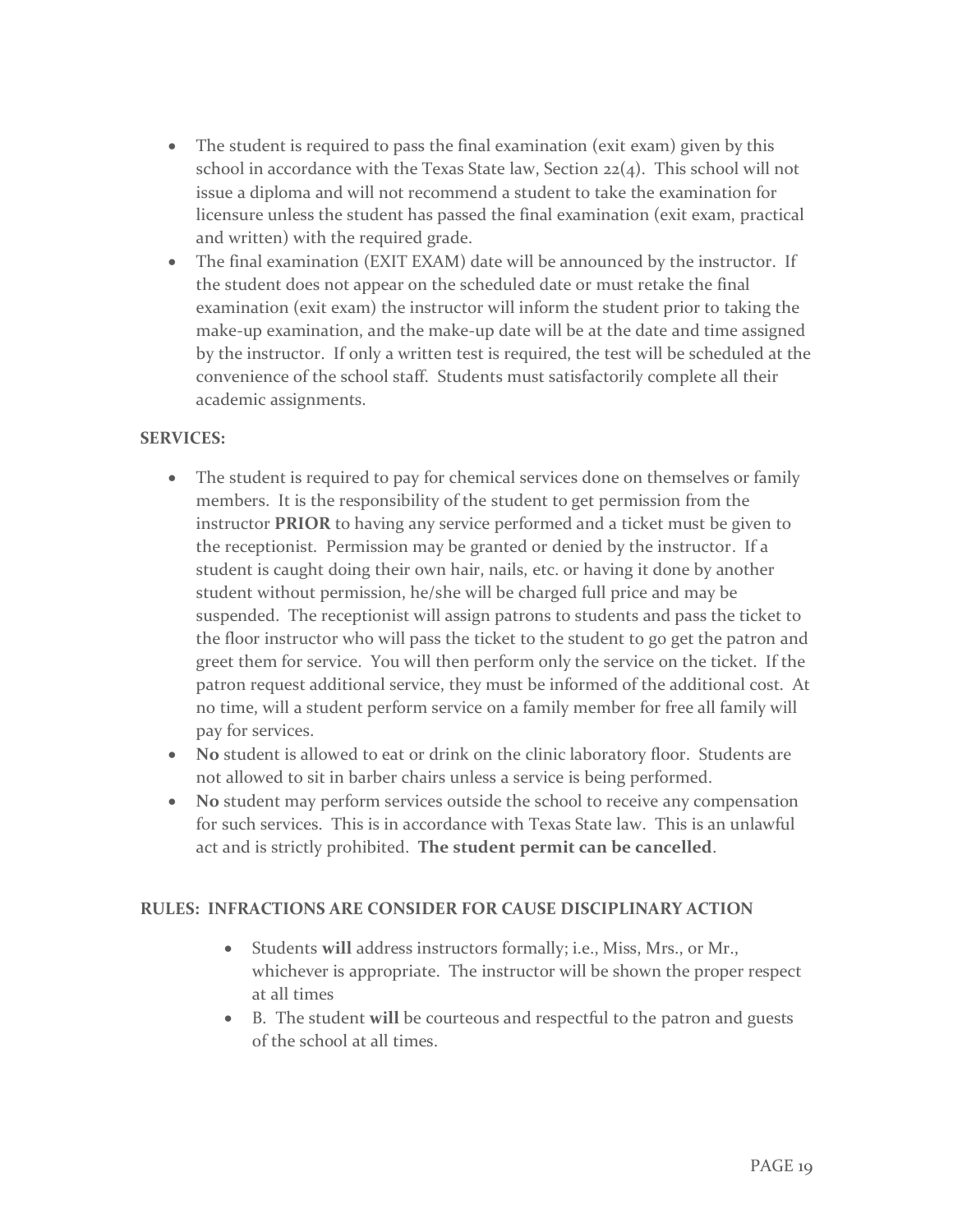C. The student **will not** keep a patron waiting, and is responsible for the completion of any services started for a patron. No profanity or Vulgar language at all.

# **OTHER RULES:**

- Students **cannot** bring children to school while they are clocking barbering hours
- There will be **no** personal parties held in the school building or on school grounds. All personal parties will be held away from school facilities
- All students must enter and exit the front door. There will be no loitering in the lobby
- The students **cannot** have food and/or drinks on the lab floor in cabinets, or the classroom there is a break room provided. The student is responsible for taking all personal items home each day. Items not taken home will be disposed of. The instructor may permit drinks in the classroom, however, **no food** is allowed in classroom.
- Each student is required to have a lock for his/her kit. The school is not responsible for lost or stolen items.
- Students **will not** be allowed to read personal non- barbering program material or do personal non-program related writing during normal class hours.
- All students are assigned a clean- up duty. Students work as a team to ensure sanitary and safety precaution are met in accordance with the Texas Department of licensing and Regulations Law and Central Texas Barber College. Each student will be assigned specific housekeeping tasks (sweeping, mopping, cleaning or etc.). The task scheduled is posted weekly. Each student has the responsibility to complete his/her assigned task daily. Failure to do assigned task will result in the student receiving a zero as a daily grade. Constant neglect of assigned task or failure to do your part will result in disciplinary actions.
- When a student goes beyond contract end date, students are assessed overtime fees for making up absences at the discretion of school staff.

#### **PARKING:**

Students parking will be designated by the instructor on the first day of enrollment. **THIS RULE WILL BE STRICTLY ENFORCED.** There will be no parking in the front of the business establishment all students will park on the side of the building

# **PRACTICAL:**

Correlating the theory that has been taught, to developed skills. Practical work is performed on patrons, manikin, or other students.

#### **THEORY:**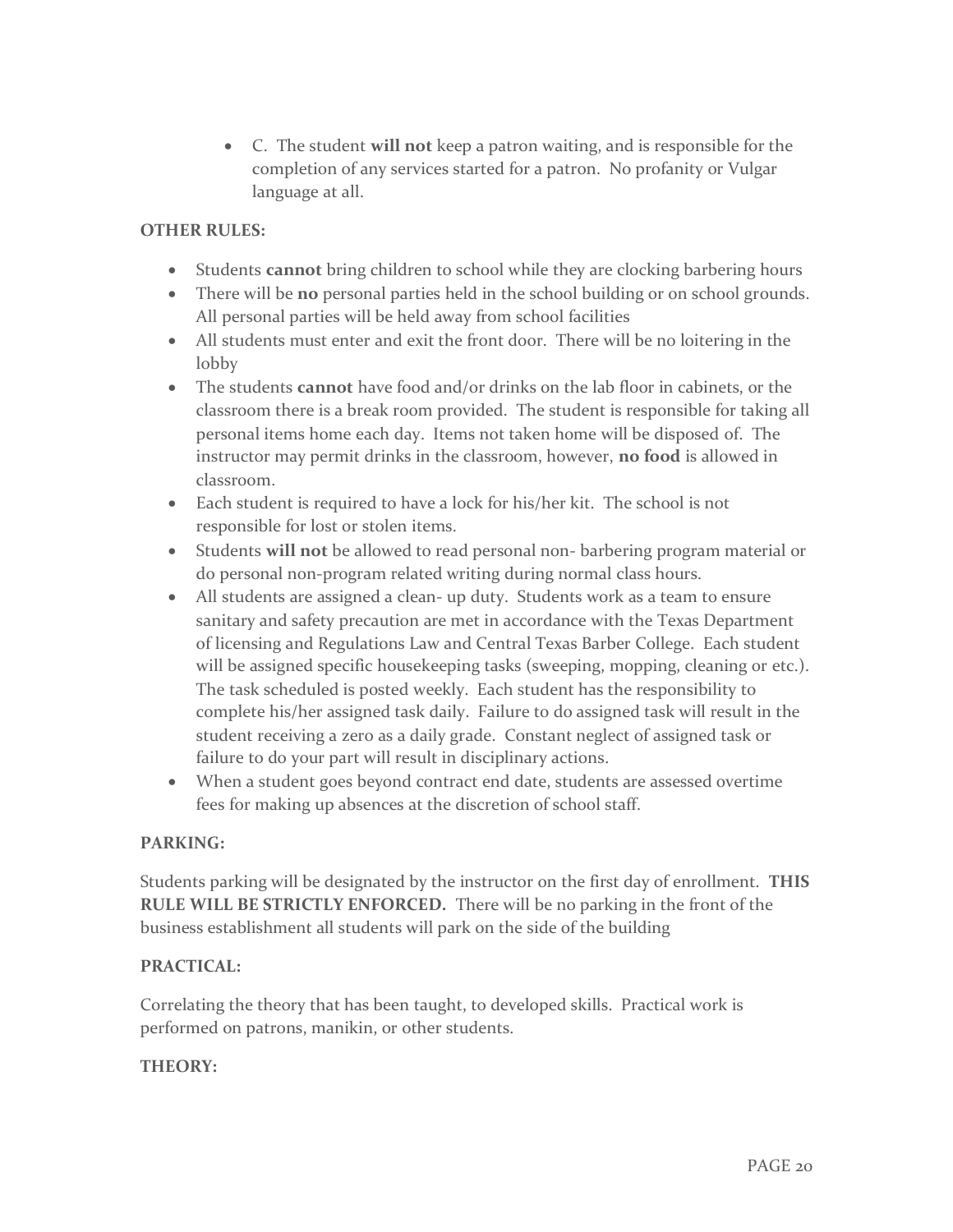Consist of lecture and class participation with textbook, workbook (**Absolutely no cell usage during theory).**

# **PATRONS:**

Patrons are taken on number basis, first come, and first served basis. An all-out effort must be made to do as many clients as necessary in order to achieve the fullest educational experience. You will be assigned particular jobs in order to round out to prescribed curriculum necessary to state licensing. Your progress book and/ or requirement sheet will reflect a variety of job skills.

 A patron may request you, but she must not go ahead of a waiting patrons. Please be fair and polite as to how long you will be and suggest another student if you are too busy. It is an honor to be requested, never be rude to that honor. If you feel you are no longer having a learning experience on a particular patron, ask for advice as to how to transfer him/her to another student needing that particular job experience

#### **SCHOOL PERKS:**

### **ALL FAMILY MEMBERS PAY ONLY ½ PRICE FOR SERVICES!**

Students may use their permit for admittance to professional supply houses.

- **❖** Armstrong McCall
- Redken (RDA)
- Sally's Beauty Supply (10% discount)

#### **DAILY ROUTINE:**

1. Clock in immediately.

2. Check your sanitation duty for the day on the Clean-up Roster. (These are to be done throughout the day, not just at time to go home.

- 3. Go to class/lab.
- 4. Lunch time (clock out, clock back in).
- 5. Go to class/lab.
- 6. Complete end of day sanitation/ clean your station and turn chair outward.
- 7. Clock out before going home.

# *Guidelines to Professionalism:*